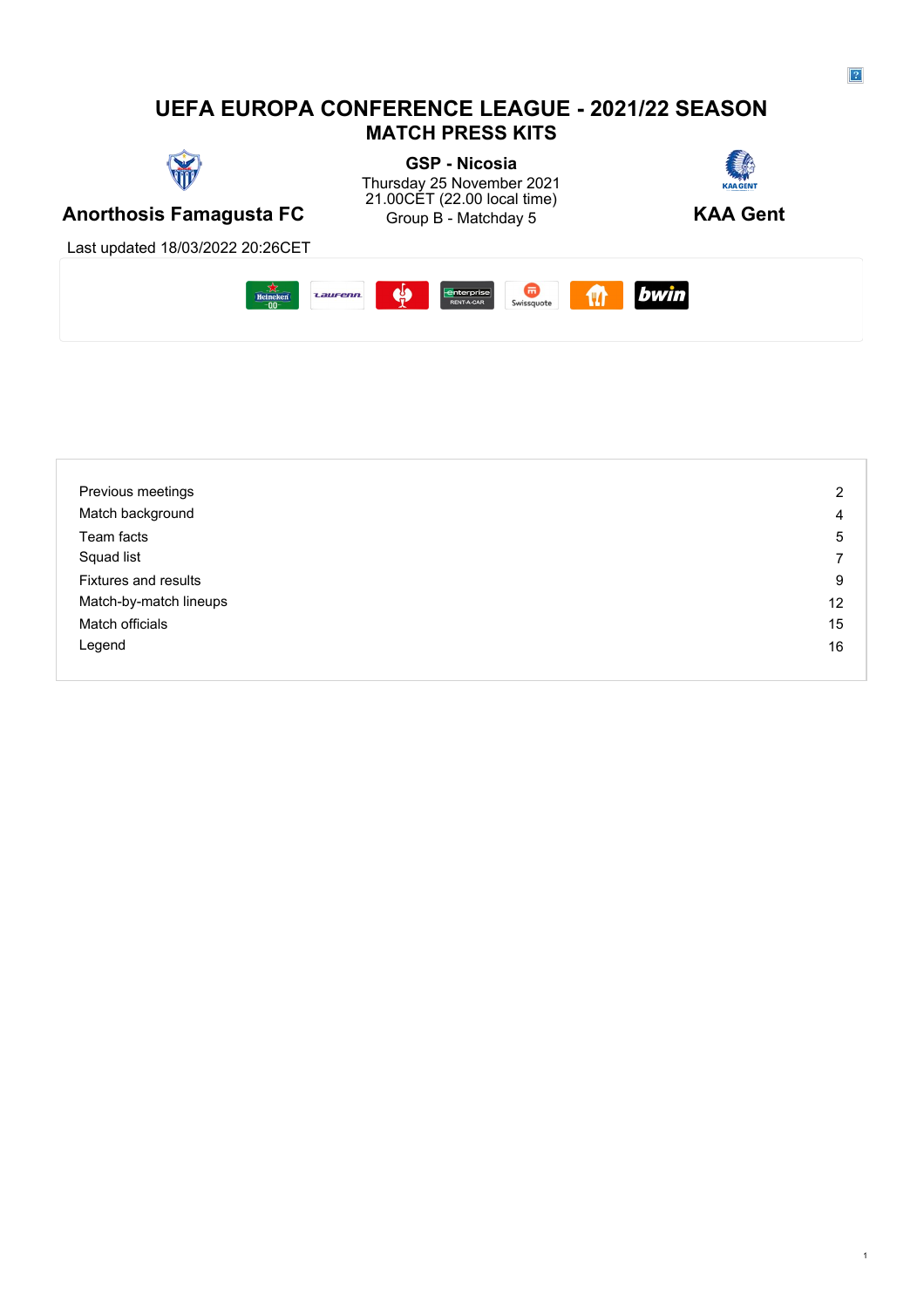# **Previous meetings**

## **Head to Head**

### **UEFA Europa Conference League**

| <b>Date</b> | Stage                 | <b>Match</b>                                 | <b>Result</b> | Venue | <b>Goalscorers</b>         |
|-------------|-----------------------|----------------------------------------------|---------------|-------|----------------------------|
|             | 30/09/2021 r_grp uecl | <b>KAA Gent - Anorthosis</b><br>Famagusta FC | 2-0           | Ghent | Korrea 28 (og), Kums<br>81 |

|                                                                                                                                                                                                                                                                                                  |  | <b>Home</b> |  | Away |  |  |  | Final |  |  |  | Total |  |  |  |  |                                                                                                        |  |  |
|--------------------------------------------------------------------------------------------------------------------------------------------------------------------------------------------------------------------------------------------------------------------------------------------------|--|-------------|--|------|--|--|--|-------|--|--|--|-------|--|--|--|--|--------------------------------------------------------------------------------------------------------|--|--|
|                                                                                                                                                                                                                                                                                                  |  |             |  |      |  |  |  |       |  |  |  |       |  |  |  |  | $PId \mid W \mid D \mid L \mid PId \mid W \mid D \mid L \mid PId \mid W \mid D \mid L \mid GF \mid GA$ |  |  |
| Anorthosis Famagusta FC                                                                                                                                                                                                                                                                          |  |             |  |      |  |  |  |       |  |  |  |       |  |  |  |  | 0 0 0 0 1 0 0 1 0 0 0 0 0 0 1 0 0 1 0 0 1 0 2                                                          |  |  |
| <b>KAA Gent</b>                                                                                                                                                                                                                                                                                  |  |             |  |      |  |  |  |       |  |  |  |       |  |  |  |  | 1 1 0 0 0 0 0 0 0 0 0 0 0 0 1 1 0 0 2 0                                                                |  |  |
| $\mathbf{A}$ and $\mathbf{B}$ and $\mathbf{A}$ and $\mathbf{B}$ and $\mathbf{A}$ and $\mathbf{B}$ and $\mathbf{B}$ and $\mathbf{B}$ and $\mathbf{B}$ and $\mathbf{B}$ and $\mathbf{B}$ and $\mathbf{B}$ and $\mathbf{B}$ and $\mathbf{B}$ and $\mathbf{B}$ and $\mathbf{B}$ and $\mathbf{B}$ and |  |             |  |      |  |  |  |       |  |  |  |       |  |  |  |  |                                                                                                        |  |  |

**Anorthosis Famagusta FC - Record versus clubs from opponents' country**

## **UEFA Europa League**

| <b>Date</b> | <b>Stage</b> | <b>Match</b>                                          | <b>Result</b>   | <b>Venue</b>  | <b>Goalscorers</b>                  |
|-------------|--------------|-------------------------------------------------------|-----------------|---------------|-------------------------------------|
| 05/08/2010  | QR3          | <b>Anorthosis Famagusta FC -</b><br>Cercle Brugge KSV | 3-1<br>agg: 3-2 | Larnaca       | Cafú 45+1, 60, 87;<br>Acheampong 78 |
| 29/07/2010  | QR3          | Cercle Brugge KSV - Anorthosis<br>Famagusta FC        | -0              | <b>Bruges</b> | Foley 69                            |

## **UEFA Champions League**

| <b>Date</b> | Stage | <b>Match</b>                                       | <b>Result</b>       | Venue           | <b>Goalscorers</b>                                                   |
|-------------|-------|----------------------------------------------------|---------------------|-----------------|----------------------------------------------------------------------|
| 02/08/2000  | 2QR   | Anorthosis Famagusta FC - RSC<br><b>Anderlecht</b> | $0 - 0$<br>agg: 2-4 | Nicosia         |                                                                      |
| 26/07/2000  | 2QR   | <b>RSC Anderlecht - Anorthosis</b><br>Famagusta FC | $4 - 2$             | <b>Brussels</b> | Baseggio 4, Koller 15,<br>28, 59; D. Pavlovic<br>10, Papavasiliou 90 |

## **UEFA Champions League**

| <b>Date</b> | <b>Stage</b> | Match                                            | <b>Result</b>     | <b>Venue</b> | <b>Goalscorers</b>                                  |
|-------------|--------------|--------------------------------------------------|-------------------|--------------|-----------------------------------------------------|
| 27/08/1997  | 2QR          | K. Lierse SK - Anorthosis<br>Famagusta FC        | $3-0$<br>agg: 3-2 | Lier         | Van Meir 21 (P),<br>Hasenhüttl 47, Tomić<br>84 (og) |
| 13/08/1997  | 2QR          | <b>Anorthosis Famagusta FC - K.</b><br>Lierse SK | $2 - 0$           | Larnaca      | Okkas 43, Michailovic<br>89                         |

## **UEFA Cup Winners' Cup**

| <b>Date</b> | <b>Stage</b>   | <b>Match</b>                                      | <b>Result</b>       | <b>Venue</b> | <b>Goalscorers</b>                                                                                    |
|-------------|----------------|---------------------------------------------------|---------------------|--------------|-------------------------------------------------------------------------------------------------------|
| 29/09/1971  | R <sub>1</sub> | <b>Beerschot VAC</b> - Anorthosis<br>Famagusta FC | $1 - 0$<br>agg: 8-0 | Antwerp      | Kasprzak 89 (P)                                                                                       |
| 23/09/1971  | R <sub>1</sub> | Anorthosis Famagusta FC -<br><b>Beerschot VAC</b> | $0 - 7$             | Antwerp      | Tolsa 8, 27, van<br>Opdorp 21,<br>Suykerbuyk 60,<br>Christofi 74 (og),<br>Claessen 76, Mallants<br>87 |

**KAA Gent - Record versus clubs from opponents' country**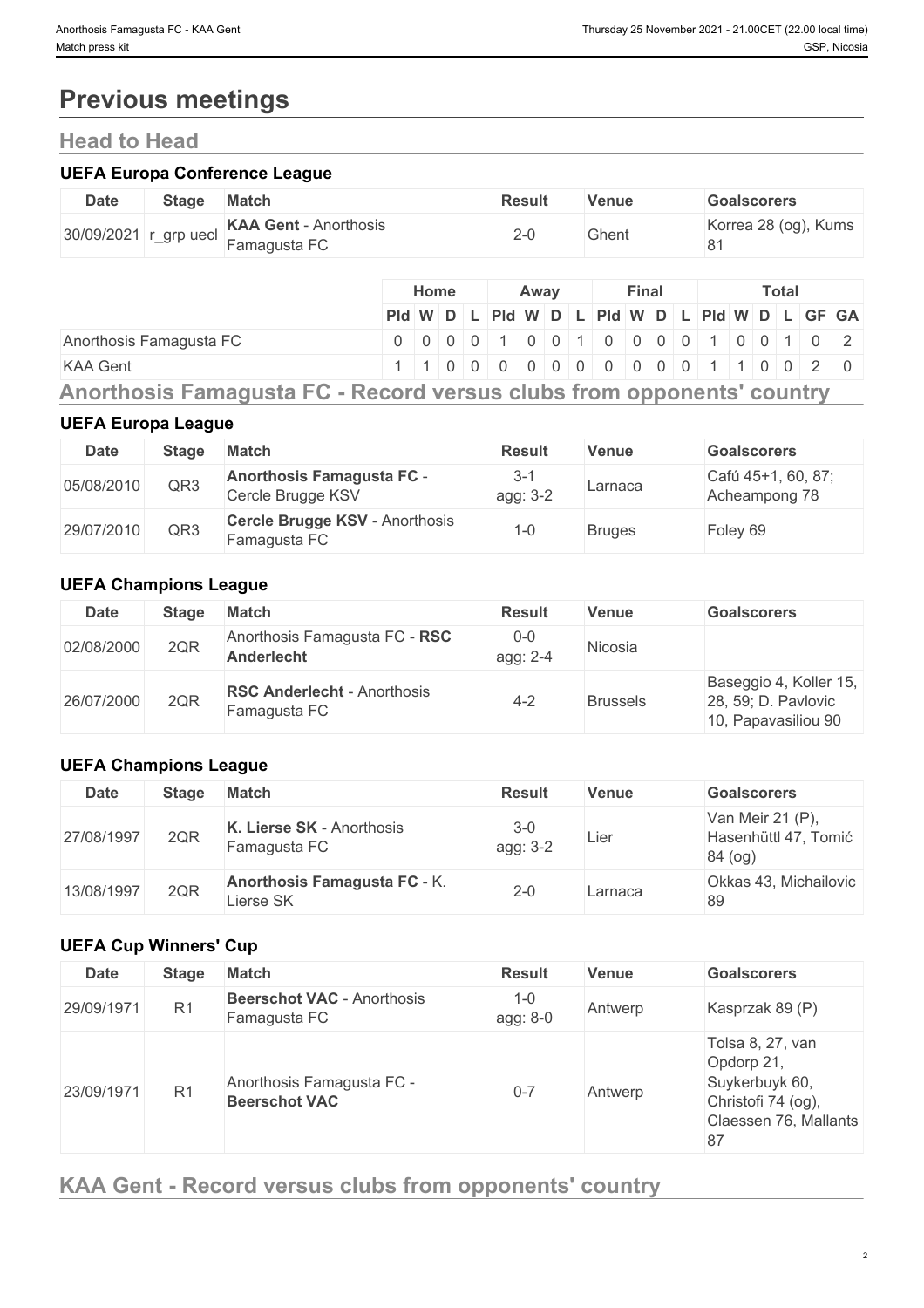#### **UEFA Europa League**

| Date       | <b>Stage</b> | <b>Match</b>                     | <b>Result</b>       | Venue   | <b>Goalscorers</b>                 |
|------------|--------------|----------------------------------|---------------------|---------|------------------------------------|
| 15/08/2019 | QR3          | <b>KAA Gent - AEK Larnaca FC</b> | $3 - 0$<br>agg: 4-1 | Ghent   | Depoitre 64, David<br>$90+3, 90+6$ |
| 08/08/2019 | QR3          | AEK Larnaca FC - KAA Gent        |                     | Larnaca | Tričkovski 88;<br>Yaremchuk 26     |

|                         |                                               | Home |  |  |  | Away |  |  |  | Final | <b>Total</b> |  |  |  |  |  |  |
|-------------------------|-----------------------------------------------|------|--|--|--|------|--|--|--|-------|--------------|--|--|--|--|--|--|
|                         | Pid W D L Pid W D L Pid W D L Pid W D L GF GA |      |  |  |  |      |  |  |  |       |              |  |  |  |  |  |  |
| Anorthosis Famagusta FC | 4 2 1 1 5 0 0 5 0 0 0 0 0 9 2 1 6 7 19        |      |  |  |  |      |  |  |  |       |              |  |  |  |  |  |  |
| <b>KAA Gent</b>         | 2 2 0 0 1 0 1 0 0 0 0 0 0 3 2 1 0 6 1         |      |  |  |  |      |  |  |  |       |              |  |  |  |  |  |  |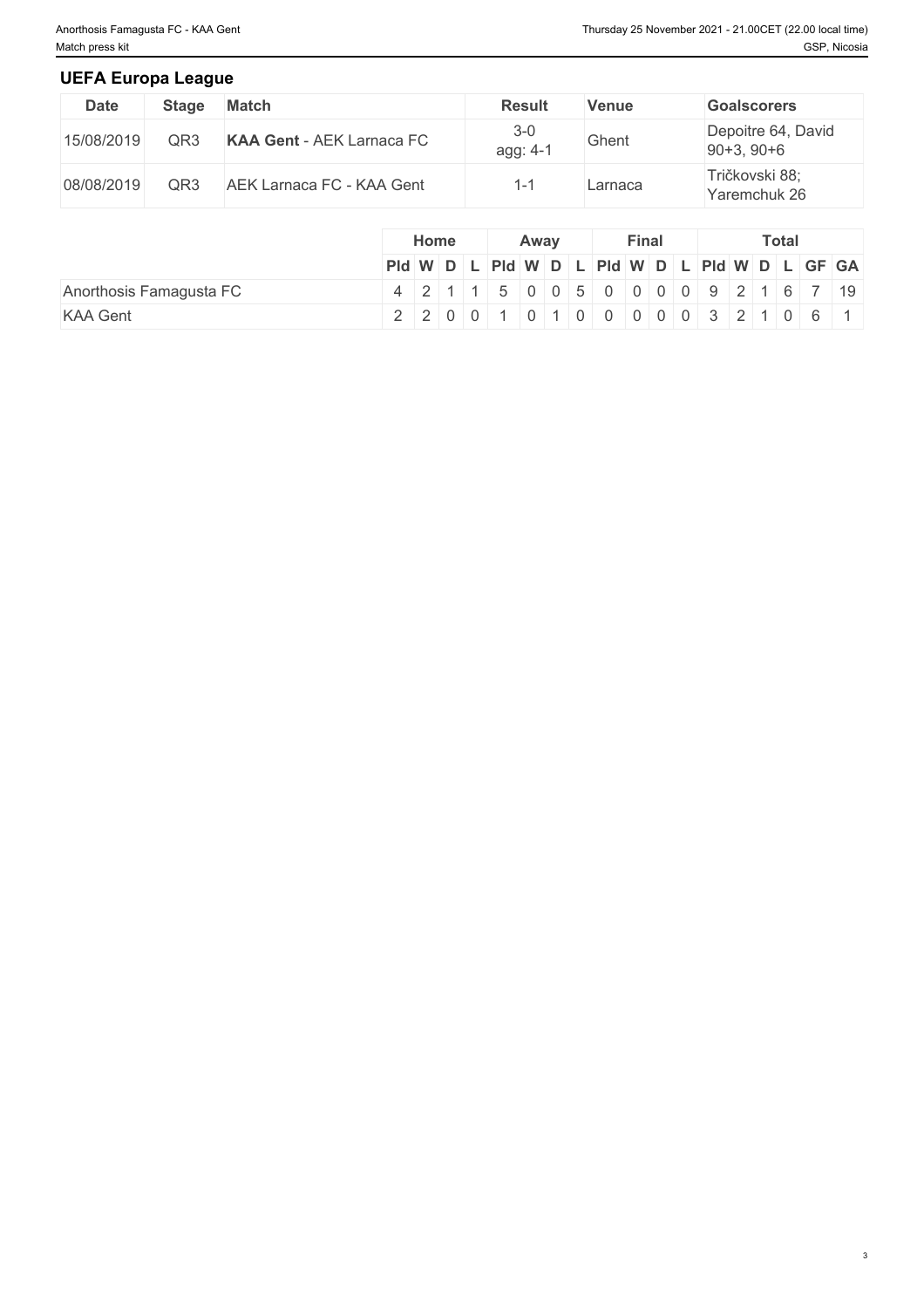# **Match background**

Group B leaders Gent have already confirmed their place in the UEFA Europa Conference League knockout phase and will go through to the round of 16 as section winners if they win in Nicosia against an Anorthosis side who must claim a victory of their own to stand any chance of remaining in the competition.

• Anorthosis lost their opening two games before picking up their first points of the section in back-to-back 2-2 draws against Flora Tallinn. Gent are an unassailable eight points better off and lead the group by three, having taken over at the top thanks to a 1-0 win at Partizan on Matchday 3 followed by a 1-1 home draw against the same opponents last time out.

• Gent have clinched a top-two finish and will be confirmed as Group B winners with a victory in Cyprus, or if they progress is to beat Gent and hope Partizan fail to win in Tallinn.

#### **Previous meetings**

preceding Sven Kums' 81st-minute strike.

mathem at the partizan for the control of the section of the UEFA Europa Conference League knockout phase<br>
Match background<br>
Group B leaders Gent have already confirmed their place in the UEFA Europa Conference League knoc Wherhows Famaglast FC - KAA Geet<br> **Match background**<br>
Group B leaders Gent have already confirmed their place in the UEFA Europa Conference League knockout phase<br>
Group B leaders Gent have already confirmed their place in verthose Famagues FC. KAA Gent<br> **Match background**<br> **CSP. Noose**<br>
GCroup B leaders Gent have already confirmed their place in the UEFA Europa Conference League knockout phase<br>
and will go through to the round of 16 as sect Winners' Cup first round – still their heaviest home defeat in Europe – but are unbeaten in the three since (W2 D1), defeating Cercle Brugge 3-1 in the most recent to win their 2010/11 UEFA Europa League third qualifying round tie 3- 2 on aggregate. • Writies Farregatis C -KAA Gent Control of the UEFA Europe in the UEFA Europe Conference League knockout phase<br>
Group B leaders Gent have sitesely confirmed their place in the UEFA Europe Conference League knockout phase<br> 2019/20 Everywant Favagant FC. KAA Gast (2019)<br>
Match Dack ground<br>
2022- Noost School Dack ground of the Sandon winning the UEFA Europa Conference League knockout phase<br>
and will go through to the crucing of the searchly m throus three three two central contents of the UEFA Europa League this summer of the second of the Society of the UEFA Europa Conference League knockout phase and the UEFA Europa Device the UEFA Europa Conference League kn dalain a video of the most basis all six matching the competition, the most all six matches all the specifical entries in the specifical entries in the specifical entries in the specifical entries in the specifical entrie • The clubs first User-A endoted method for increasing the clubs and the group stages of all the group stages (and only a complete the state of all the free the Anorthosis Boss Ketsbana home of all the free the format all

second-leg goals.

## **Form guide**

#### **Anorthosis**

• Winners of the 2020/21 Cypriot Cup with a 2-1 extra-time victory over Olympiakos in the final, Anorthosis fell in the Rapid Wien (0-3 a, 2-1 h). However, they recovered to win their UEFA Europa Conference League play-off against Hapoel Beer-Sheva (0-0 a, 3-1 h) and secure European group stage football for only the second time.

• Anorthosis's sole previous group stage involvement was in the 2008/09 UEFA Champions League, where, then as now coached by ex-Georgian international Temuri Ketsbaia, they accumulated six points in a section including Werder Bremen, Panathinaikos and Inter, but still finished fourth.

• Anorthosis had won four successive European home fixtures, scoring ten goals in the process, before losing 0-2 to Partizan on Matchday 1. They were unbeaten in Nicosia in the 2008/09 UEFA Champions League group stage (W1 D2).

#### **Gent**

• Gent finished fifth in Belgium's First Division A last season to qualify for the second qualifying round of the UEFA Europa Conference League. They defeated Vålerenga of Norway in their opening tie (4-0 h, 0-2 a), then RFS of Latvia (2-2 h, 1-0 a) and, in the play-offs, Polish Cup winners Raków Częstochowa (0-1 a, 3-0 h).

League group stage, where they were appearing for the second season in a row, having reached the round of 32 as section winners in 2019/20.

• Despite their 1-0 victories at Flora and Partizan in this group stage, Gent have won just four of their last 17 European away matches (D4 L9). They have failed to score more than once in any of the last 11, managing just five goals over that stretch.

#### **Links and trivia**

• Anorthosis's Nika Ninua and Gent's Giorgi Chakvetadze were team-mates at Dinamo Tbilisi during 2016/17.

• Chakvetadze is a Georgia national team-mate of Anorthosis pair Nika Kacharava and Giorgi Loria.

competitions, having also taken charge of APOEL in their 2015/16 UEFA Europa League campaign.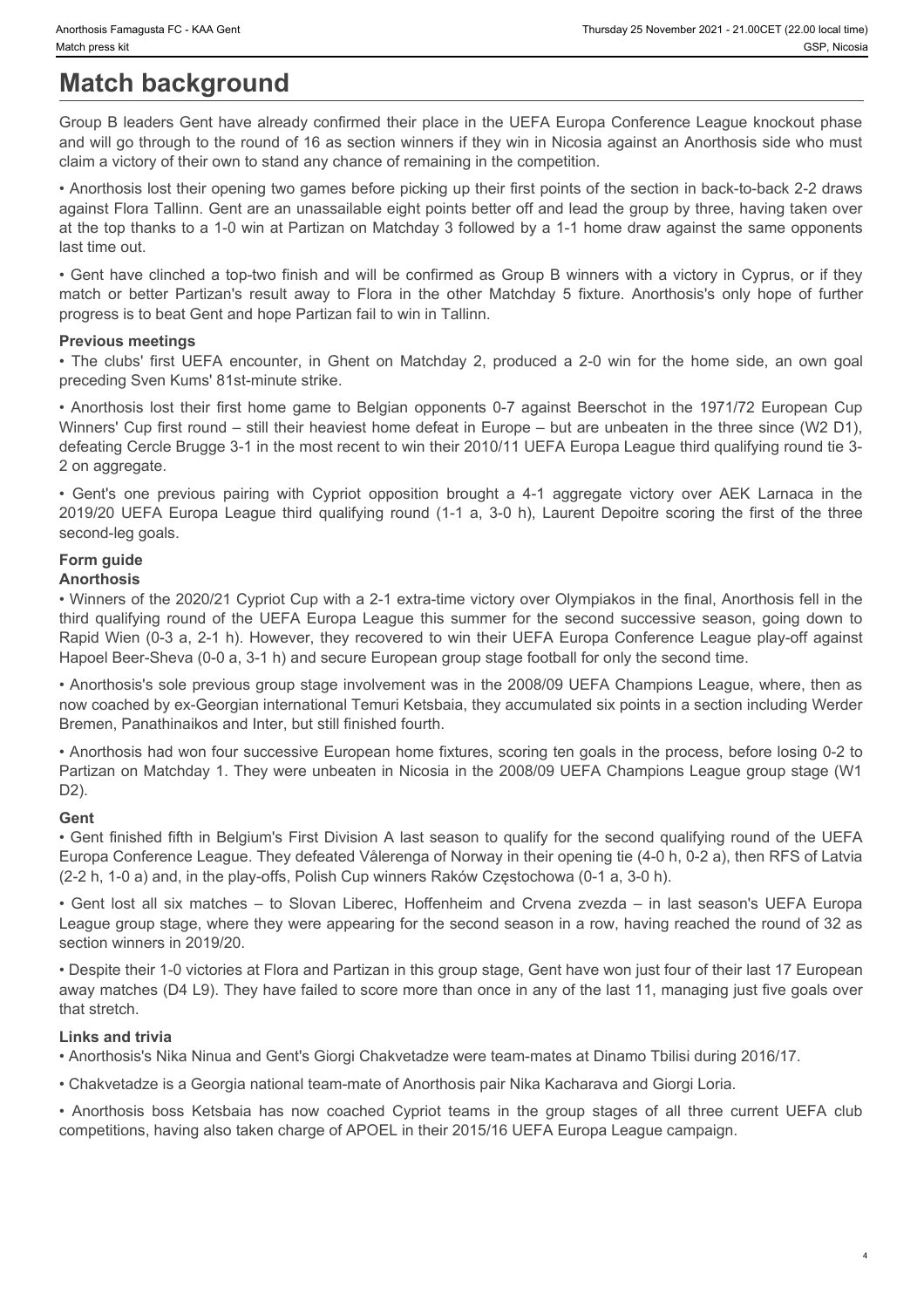# **Team facts**

#### **Anorthosis Famagusta FC**

**Formed:** 1911 **Nickname:** The Blue and Whites, Great Lady

#### **UEFA club competition honours (runners-up in brackets)** • None **blue** and **blue** and **blue** and **blue** and **blue** and **blue** and **blue** and **blue** and **blue** and **blue** and **blue** and **blue** and **blue** and **blue** and **blue** and **blue** and **blue** and **blue** and **blue** and **blue**

#### **Domestic honours (most recent triumph in brackets)** League title: 13 (2008)

Cypriot Cup: 11 (2021)

#### **Ten-year European record**

**2020/21:** UEFA Europa League third qualifying round **2019/20:** did not take part in UEFA competition **2018/19:** UEFA Europa League first qualifying round **2017/18:** did not take part in UEFA competition **2016/17:** did not take part in UEFA competition **2015/16:** did not take part in UEFA competition **2014/15:** did not take part in UEFA competition **2013/14:** UEFA Europa League second qualifying round **2012/13:** UEFA Europa League third qualifying round **2011/12:** UEFA Europa League third qualifying round

#### **Records**

**UEFA club competition** • Biggest home win **6-0:** Anorthosis v Valletta 29/07/98, UEFA Champions League first qualifying round second leg

• Biggest away win **0-3:** Šibenik v Anorthosis (aet) 22/07/10, UEFA Europa League second qualifying round second leg

• Heaviest home defeat **0-7:** Anorthosis v Beerschot 23/09/71, European Cup Winners' Cup first round first leg

• Heaviest away defeat **10-0** twice, most recently v Bayern München 28/09/83, UEFA Cup first round second leg

#### **UEFA Europa Conference League**

• Biggest home win **3-1:** Anorthosis v Hapoel Beer-Sheva 26/08/21, play-off second leg

• Biggest away win N/A

• Heaviest home defeat **0-2:** Anorthosis v Partizan 16/09/21, group stage

• Heaviest away defeat **2-0:** Gent v Anorthosis 30/09/21, group stage

#### **KAA Gent**

**Formed:** 1864 **Nickname:** De Buffalos (The Buffalos)

**UEFA club competition honours (runners-up in brackets)** • UEFA Intertoto Cup: (2006), (2007)

**Domestic honours (most recent triumph in brackets)** League titles: 1 (2015)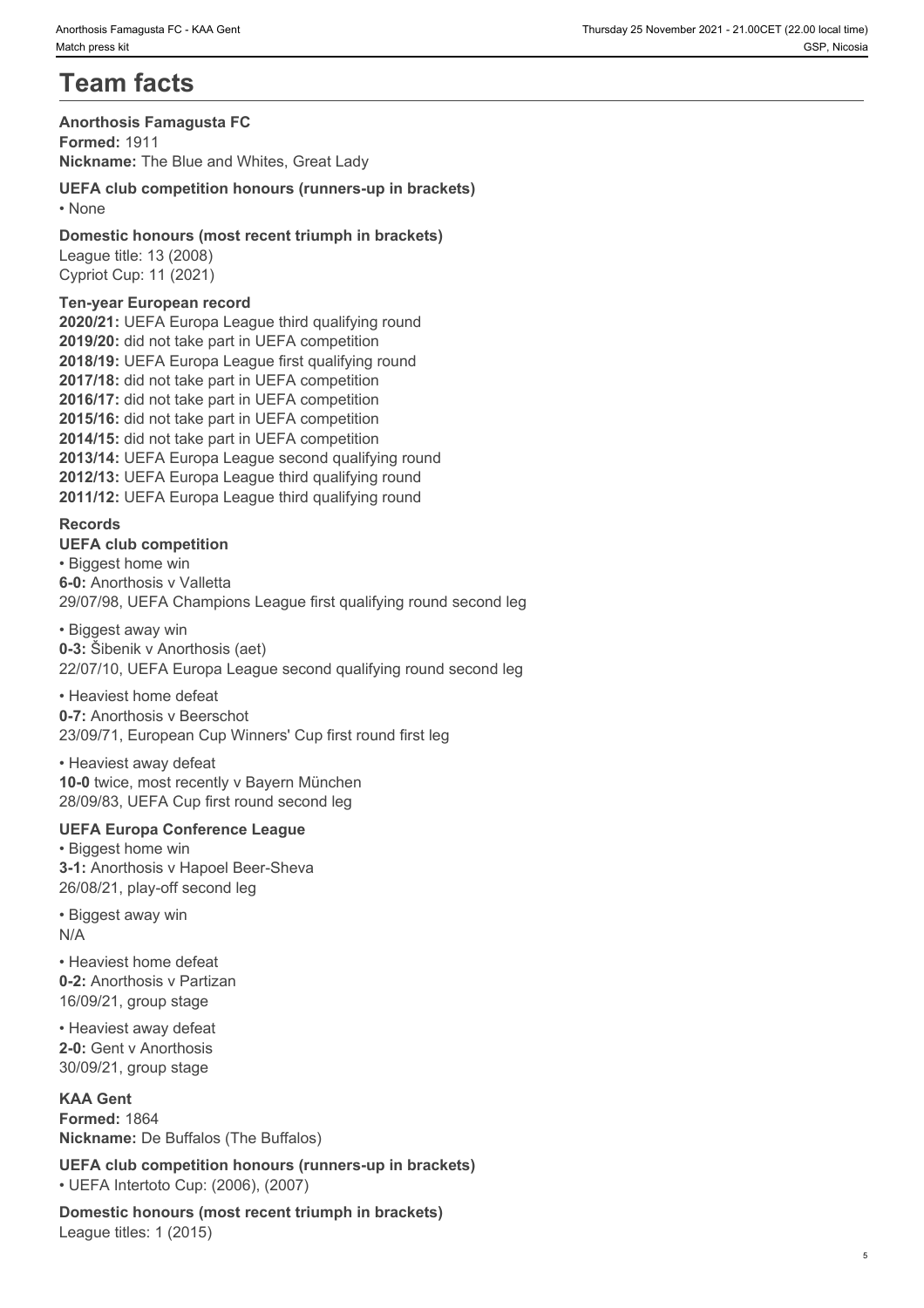Belgian Cup: 3 (2010)

#### **Ten-year European record**

**2020/21:** UEFA Europa League group stage (having transferred from UEFA Champions League play-offs) **2019/20:** UEFA Europa League round of 32 **2018/19:** UEFA Europa League play-offs **2017/18:** UEFA Europa League third qualifying round **2016/17:** UEFA Europa League round of 16 **2015/16:** UEFA Champions League round of 16 **2014/15:** did not take part in UEFA competition **2013/14:** did not take part in UEFA competition **2012/13:** UEFA Europa League third qualifying round **2011/12:** did not take part in UEFA competition

#### **Records**

**UEFA club competition**  • Biggest home win **5-0:** Gent v Viitorul Constanța 28/07/16, UEFA Europa League third qualifying round first leg

• Biggest away win **0-4** twice, most recently v Shkëndija 25/08/16, play-off second leg

• Heaviest home defeat

**1-7:** Gent v Roma 06/08/09, UEFA Europa League third qualifying round second leg **0-6:** Gent v Ajax 12/09/00, UEFA Cup first round first leg

• Heaviest away defeat **7-1:** Paris Saint-Germain v Gent 01/08/01, UEFA Intertoto Cup semi-final second leg

#### **UEFA Europa Conference League**

• Biggest home win **4-0:** Gent v Vålerenga 22/07/21, second qualifying round first leg

• Biggest away win **0-1** three times, most recently v Partizan 21/10/21, group stage

• Heaviest home defeat N/A

• Heaviest away defeat **2-0:** Vålerenga v Gent 29/07/21, second qualifying round second leg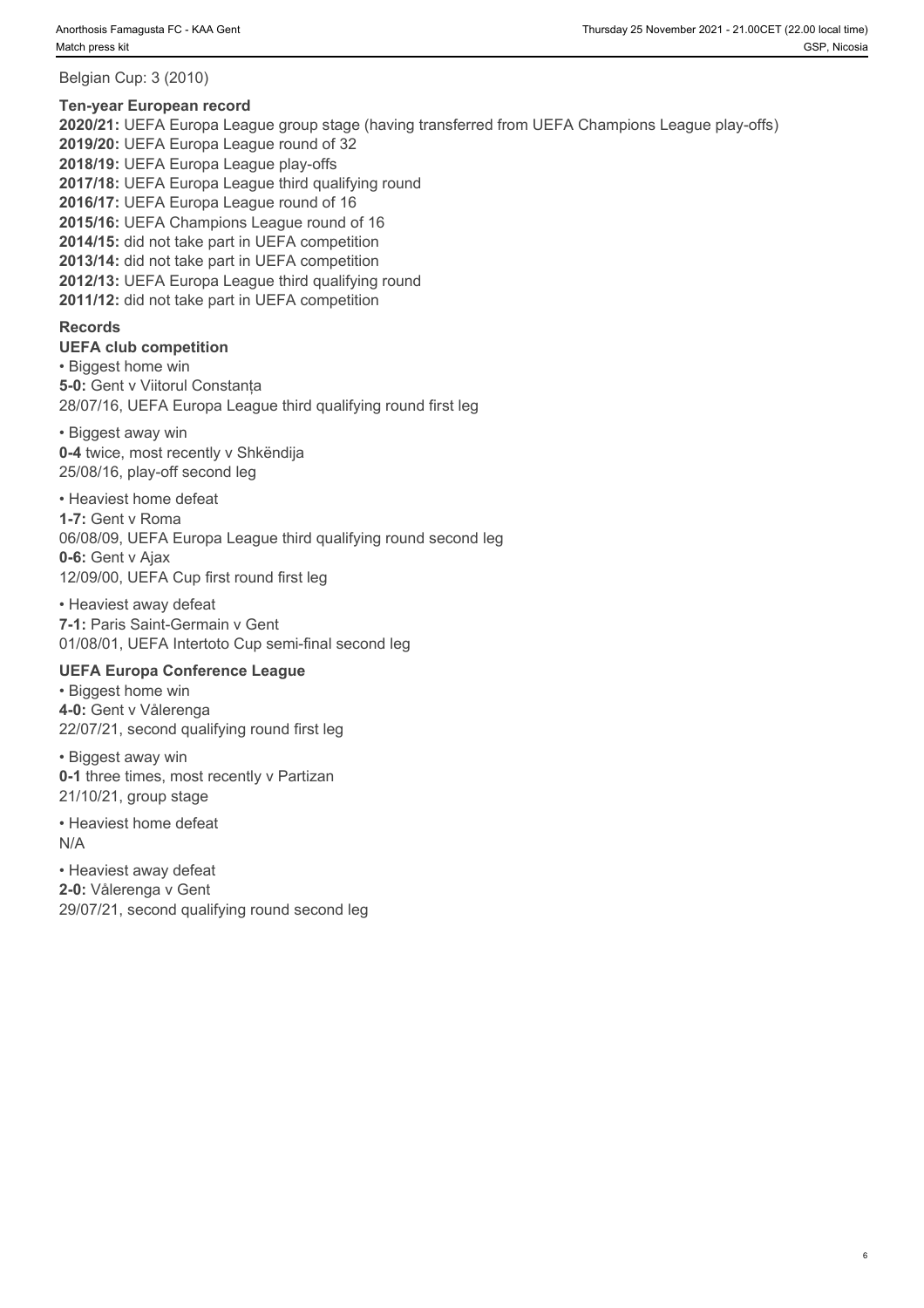# **Squad list**

## **Anorthosis Famagusta FC**

|                               |      |                                           |       |        |                          |                                         |                          | <b>Current season</b>    |                      |                  |                          |                          | <b>All-time</b>                                                 |                |
|-------------------------------|------|-------------------------------------------|-------|--------|--------------------------|-----------------------------------------|--------------------------|--------------------------|----------------------|------------------|--------------------------|--------------------------|-----------------------------------------------------------------|----------------|
|                               |      |                                           |       |        |                          | QUAL   UECL   League   UECL   UEFA      |                          |                          |                      |                  |                          |                          |                                                                 |                |
| No. Player                    | Nat. | <b>DoB</b>                                | Age D |        |                          | Pid Gis Pid Gis Pid Gis Pid Gis Pid Gis |                          |                          |                      |                  |                          |                          |                                                                 |                |
| <b>Goalkeepers</b>            |      |                                           |       |        |                          |                                         |                          |                          |                      |                  |                          |                          |                                                                 |                |
| 1 Giorgi Loria                |      | GEO 27/01/1986 35                         |       | $\sim$ | $2^{\circ}$              | $\sim$                                  | $\vert 1 \vert$ -        |                          | $\vert 7 \vert$      | $\sim$           |                          | $1 -$                    | $36 -$                                                          |                |
| 55 Assaf Tzur                 |      | ISR 28/08/1998 23                         |       |        | $\sim$                   | $\sim$                                  |                          | $3 -$                    | $\vert$ 1            | $\sim$           |                          | $3 -$                    | $\overline{4}$                                                  | $\sim$         |
| 92 Christoforos Vassiliou     |      | CYP 06/05/2004 17                         |       | $\sim$ | $\sim$                   | $\sim$                                  | $\overline{a}$           |                          |                      |                  |                          |                          |                                                                 |                |
| <b>Defenders</b>              |      |                                           |       |        |                          |                                         |                          |                          |                      |                  |                          |                          |                                                                 |                |
| 3 Marios Antoniades           |      | CYP 14/05/1990 31                         |       |        | 2                        |                                         | 3                        |                          | $\overline{7}$       |                  | 3                        | $\sim$                   | $32 -$                                                          |                |
| 7 Anderson Correia            |      | BRA 06/05/1991 30                         |       | $\sim$ | 2                        | $\sim$                                  | 3                        |                          | 8                    |                  | 3                        |                          | 8                                                               |                |
| 19 Hovhannes Hambartsumyan    |      | ARM 04/10/1990 31                         |       | $\sim$ | 2                        | $\bar{a}$                               | $\overline{2}$           |                          | $\mathbf{3}$         |                  | $\overline{2}$           | $\sim$                   | 26                                                              | $\overline{1}$ |
| 23 Paulus Arajuuri            |      | FIN   15/06/1988   33                     |       |        | 2                        | $\sim$                                  | 4                        |                          | 8                    | $\sim$           | $\overline{4}$           | $\sim$                   | 29                                                              | $\overline{1}$ |
| 26 Spyros Risvanis            |      | GRE 03/01/1994 27                         |       |        | 2                        | $\sim$                                  | $\overline{4}$           | $\sim$                   | $\overline{7}$       | $\sim$           | 4                        | $\sim$                   | $15 \quad 1$                                                    |                |
| 42 Nikolas Hadjimitsis        |      | CYP 10/09/2003 18                         |       |        | $\overline{\phantom{a}}$ | $\overline{\phantom{a}}$                | $\overline{\phantom{a}}$ |                          |                      |                  | $\overline{\phantom{a}}$ | $\overline{\phantom{a}}$ | $\sim$                                                          |                |
| 44 Pavlos Korrea              |      | CYP 14/07/1998 23                         |       | $\sim$ | $\sim$                   | $\overline{\phantom{a}}$                | 3                        |                          | 6                    | $\sim$           | 3                        | $\sim$ $-$               | 4                                                               | $\sim$         |
| <b>Midfielders</b>            |      |                                           |       |        |                          |                                         |                          |                          |                      |                  |                          |                          |                                                                 |                |
| 4 Kostakis Artymatas          |      | CYP 15/04/1993 28                         |       |        | 2                        |                                         | $\overline{4}$           |                          | 8                    |                  |                          |                          | 26                                                              | -1             |
| 10 Lazaros Christodoulopoulos |      | GRE 19/12/1986 34                         |       | $\sim$ | 2                        | 2                                       | $\overline{4}$           |                          | 8                    | 3                | $\overline{4}$           |                          | 59                                                              | 14             |
| 18 Denis Popović              |      | SVN 15/10/1989 32                         |       |        | 2                        | $\sim$                                  | 4                        | 2                        | 8                    |                  | $\overline{4}$           | 2                        | 8                                                               | $\overline{2}$ |
| 21 Azer Bušuladžić            |      | BIH 12/11/1991 30                         |       |        | $\sim$                   | $\sim$                                  | $\overline{1}$           | $\sim$                   | $\blacktriangleleft$ | $\sim$           | $\mathbf{1}$             | $\overline{\phantom{a}}$ | 3                                                               | $\bar{a}$      |
| 25 Josef Hušbauer             |      | CZE 16/03/1990 31                         |       | $\sim$ | 2                        | $\sim$                                  | $\overline{4}$           | $\sim$                   | $\overline{7}$       | $\sim$           | $\overline{4}$           | $\sim$                   | $62$ 9                                                          |                |
| 32 Nika Ninua                 |      | GEO 22/06/1999 22                         |       |        | $\sim$                   | $\sim$                                  | $\sim$                   |                          | $\mathbf{3}$         | $\sim$           | $\sim$                   |                          | 8                                                               | $\overline{1}$ |
| 48 Michalis Ioannou           |      | CYP 30/06/2000 21                         |       | $\sim$ | $\overline{a}$           | $\sim$                                  | $\pm$ 1 $\pm$            | $\sim$                   | $\mathbf{3}$         | $\sim$           | $\mathbf{1}$             | $\overline{\phantom{a}}$ | 3                                                               | $\sim$         |
| 74 Amr Warda                  |      | EGY 17/09/1993 28                         |       | $\sim$ | $\sim$                   | $\sim$                                  | 4                        | $\sim$                   | 8                    | $\mathbf{3}$     | $\overline{4}$           | $\sim$ $-$               | $17 \quad 1$                                                    |                |
| 88 Andreas Chrysostomou       |      | CYP 14/01/2001 20                         |       | $\sim$ | 2                        | $\sim$                                  | $\sim$                   | $\overline{\phantom{a}}$ | $\blacksquare$       | $\sim$           | $\overline{\phantom{a}}$ | $\sim$                   |                                                                 | $3 -$          |
| <b>Forwards</b>               |      |                                           |       |        |                          |                                         |                          |                          |                      |                  |                          |                          |                                                                 |                |
| 8 Onisiforos Roushias         |      | CYP 15/07/1992 29                         |       |        | 2                        |                                         |                          |                          | 5                    |                  |                          |                          | 13                                                              | $\overline{4}$ |
| 9 Kyle Lafferty               |      | NIR 16/09/1987 34                         |       |        | $\overline{2}$           | $\sim$                                  | 1                        | $\sim$                   | $5\phantom{1}$       | $\sim$           | $\mathbf{1}$             | $\sim$                   | $25 \quad 2$                                                    |                |
| 11 Andreas Avraam             |      | CYP 06/06/1987 34                         |       |        |                          | $\sim$ $ \sim$                          |                          | $3 -$                    | $\mathbf{3}$         |                  |                          |                          | $3 - 22$ 1                                                      |                |
| 15 Nika Kacharava             |      | GEO 13/01/1994 27                         |       |        |                          |                                         | 4                        |                          | 5                    |                  | 4                        |                          | $-13$ 1                                                         |                |
| 20 Nikos Kaltsas              |      | GRE 03/05/1990 31                         |       |        |                          | $-11 -$                                 |                          | $3 -$                    | 8                    | $\mathbf{2}$     | 3                        | $\sim$ $-$               |                                                                 | $8 -$          |
| 70 Miloš Deletić              |      | SRB 14/10/1993 28                         |       |        | $\vert 1 \vert$ -        |                                         | 4                        |                          | 6                    | $\sim$           | 4                        |                          | $\begin{array}{c c c c c c c c c} \hline 1 & 7 & 1 \end{array}$ |                |
| 77 Dimitris Christofi         |      | CYP 28/09/1988 33                         |       |        |                          | $-2$ $-$                                |                          | $2 \mid 1$               | 3                    | $\sim$ 100 $\pm$ |                          | $2 \mid 1 \mid$          | $23 \mid 3$                                                     |                |
| Coach                         |      |                                           |       |        |                          |                                         |                          |                          |                      |                  |                          |                          |                                                                 |                |
| - Temuri Ketsbaia             |      |                                           |       |        |                          |                                         |                          |                          |                      |                  |                          |                          |                                                                 |                |
|                               |      | GEO 18/03/1968 53 - 2 - 4 - - - 4 - 4 - 4 |       |        |                          |                                         |                          |                          |                      |                  |                          |                          |                                                                 |                |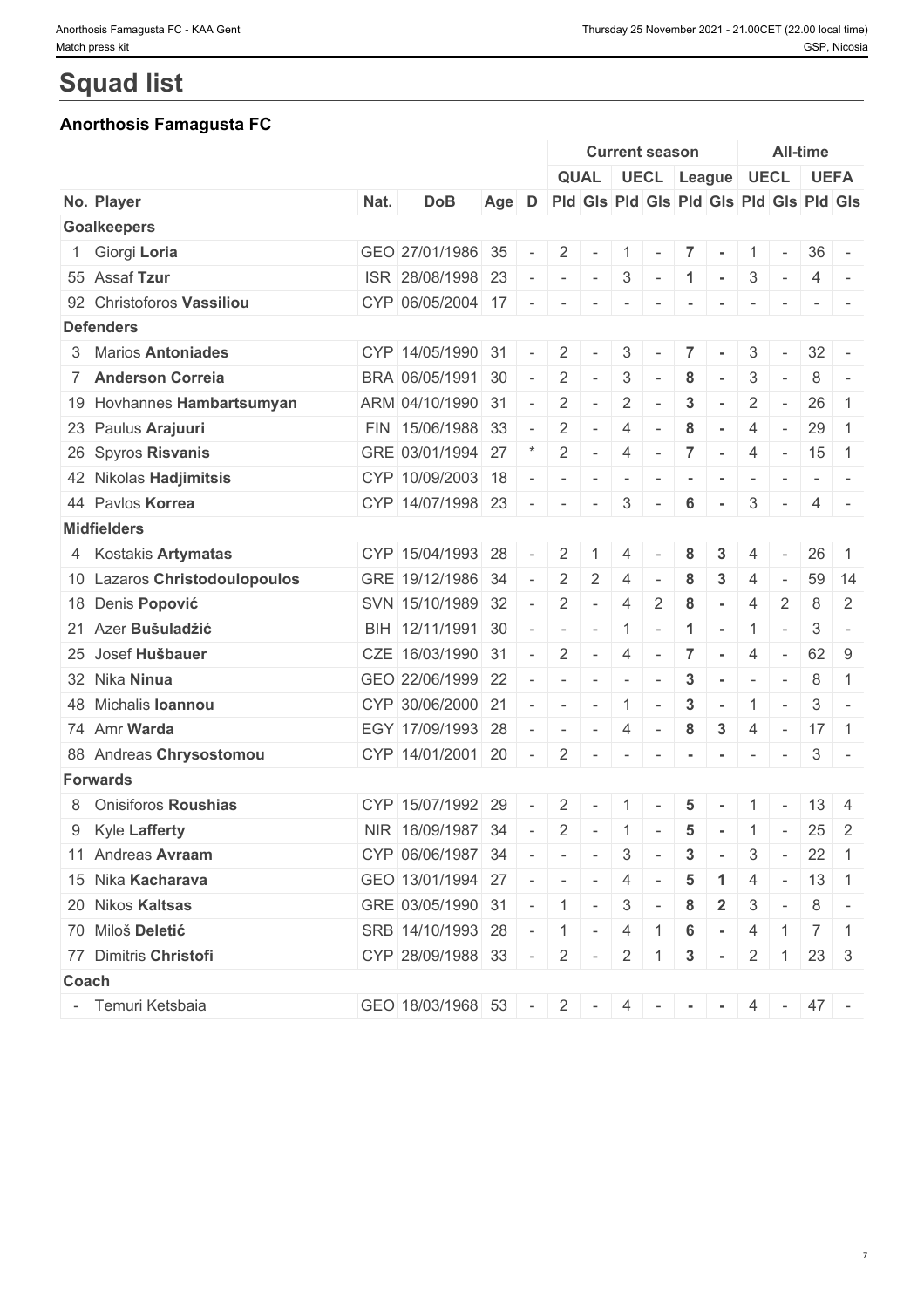### **KAA Gent**

|       |                          |      |                       |     |                          |                                                                                                                                                                                                                                                                                                                                                                                                                                                            |                                                                                                                                                                                                                                                                                                                                                                                                                                   |                          | <b>Current season</b>    |                                                        |                         |                                                                                         | <b>All-time</b>          |                                                                                   |                |
|-------|--------------------------|------|-----------------------|-----|--------------------------|------------------------------------------------------------------------------------------------------------------------------------------------------------------------------------------------------------------------------------------------------------------------------------------------------------------------------------------------------------------------------------------------------------------------------------------------------------|-----------------------------------------------------------------------------------------------------------------------------------------------------------------------------------------------------------------------------------------------------------------------------------------------------------------------------------------------------------------------------------------------------------------------------------|--------------------------|--------------------------|--------------------------------------------------------|-------------------------|-----------------------------------------------------------------------------------------|--------------------------|-----------------------------------------------------------------------------------|----------------|
|       |                          |      |                       |     |                          |                                                                                                                                                                                                                                                                                                                                                                                                                                                            |                                                                                                                                                                                                                                                                                                                                                                                                                                   |                          |                          | QUAL UECL League UECL UEFA                             |                         |                                                                                         |                          |                                                                                   |                |
|       | No. Player               | Nat. | <b>DoB</b>            | Age | D                        |                                                                                                                                                                                                                                                                                                                                                                                                                                                            |                                                                                                                                                                                                                                                                                                                                                                                                                                   |                          |                          | Pid Gis Pid Gis Pid Gis Pid Gis Pid Gis                |                         |                                                                                         |                          |                                                                                   |                |
|       | <b>Goalkeepers</b>       |      |                       |     |                          |                                                                                                                                                                                                                                                                                                                                                                                                                                                            |                                                                                                                                                                                                                                                                                                                                                                                                                                   |                          |                          |                                                        |                         |                                                                                         |                          |                                                                                   |                |
|       | 1 Sinan Bolat            |      | TUR 03/09/1988 33     |     |                          | 5                                                                                                                                                                                                                                                                                                                                                                                                                                                          |                                                                                                                                                                                                                                                                                                                                                                                                                                   | 4                        | $\overline{\phantom{a}}$ | 15                                                     | $\sim$                  | 4                                                                                       | $\sim$                   | 44 1                                                                              |                |
|       | 26 Owen Jochmans         |      | BEL 28/01/2003 18     |     |                          | $\sim$                                                                                                                                                                                                                                                                                                                                                                                                                                                     | $\sim$                                                                                                                                                                                                                                                                                                                                                                                                                            | $\mathbf{r}$             |                          | $\mathcal{L} = \{ \mathcal{L} \mid \mathcal{L} = 0 \}$ | $\sim$ 100 $-$          |                                                                                         | $\sim$                   | $\sim$ 100 $\sim$ 100 $\sim$                                                      |                |
|       | 33 Davy Roef             |      | BEL 06/02/1994 27     |     | $\overline{\phantom{a}}$ | 1                                                                                                                                                                                                                                                                                                                                                                                                                                                          | $\sim$                                                                                                                                                                                                                                                                                                                                                                                                                            | $\sim$                   | $\sim$                   | $\overline{\phantom{a}}$                               | $\sim$                  | $\sim$                                                                                  | $\sim$                   | $ 17 $ -                                                                          |                |
|       | 40 René Vanden Borre     |      | BEL 19/01/2004 17     |     | $\sim$                   | $\sim$                                                                                                                                                                                                                                                                                                                                                                                                                                                     | $\sim$                                                                                                                                                                                                                                                                                                                                                                                                                            | $\overline{\phantom{a}}$ |                          |                                                        |                         |                                                                                         |                          |                                                                                   |                |
|       | <b>Defenders</b>         |      |                       |     |                          |                                                                                                                                                                                                                                                                                                                                                                                                                                                            |                                                                                                                                                                                                                                                                                                                                                                                                                                   |                          |                          |                                                        |                         |                                                                                         |                          |                                                                                   |                |
|       | 2 Joseph Okumu           |      | KEN 26/05/1997 24     |     |                          | 5                                                                                                                                                                                                                                                                                                                                                                                                                                                          |                                                                                                                                                                                                                                                                                                                                                                                                                                   | 3                        |                          | 13                                                     | $\sim$                  | 3                                                                                       |                          | 8                                                                                 | $\overline{1}$ |
|       | 3 Christopher Opéri      |      | FRA 29/04/1997 24     |     | $\equiv$                 | 3                                                                                                                                                                                                                                                                                                                                                                                                                                                          | $\sim$                                                                                                                                                                                                                                                                                                                                                                                                                            | -1                       |                          | 5                                                      |                         |                                                                                         |                          | 4                                                                                 |                |
|       | 5 Michael Ngadeu-Ngadjui |      | CMR 23/11/1990 31     |     |                          | 5                                                                                                                                                                                                                                                                                                                                                                                                                                                          | $\sim$                                                                                                                                                                                                                                                                                                                                                                                                                            | $\overline{4}$           |                          | 15                                                     | $\blacktriangleleft$    | $\overline{4}$                                                                          | $\sim$                   | 55                                                                                | -3             |
|       | 14 Alessio Castro-Montes |      | BEL 17/05/1997 24     |     |                          | 6                                                                                                                                                                                                                                                                                                                                                                                                                                                          | $\sim$                                                                                                                                                                                                                                                                                                                                                                                                                            | 3                        | $\sim$                   | 12                                                     | $\overline{2}$          | 3                                                                                       | $\sim$                   | 26                                                                                | $\sim$ $-$     |
|       | 21 Andreas Hanche-Olsen  |      | NOR 17/01/1997 24     |     | $\sim$                   | $\overline{4}$                                                                                                                                                                                                                                                                                                                                                                                                                                             | $\sim$                                                                                                                                                                                                                                                                                                                                                                                                                            | $\overline{4}$           | $\sim$                   | 15                                                     | $\blacktriangleleft$    | 4                                                                                       | $\sim$                   | $13 -$                                                                            |                |
|       | 25 Núrio Fortuna         |      | ANG 24/03/1995 26     |     | $\overline{\phantom{a}}$ | 5                                                                                                                                                                                                                                                                                                                                                                                                                                                          | $\sim$                                                                                                                                                                                                                                                                                                                                                                                                                            | 4                        | $\overline{\phantom{a}}$ | 11                                                     | $\overline{2}$          | $\overline{4}$                                                                          | $\sim$                   | $17 \quad 1$                                                                      |                |
|       | 31 Bruno Godeau          |      | BEL 10/05/1992 29     |     |                          | $\overline{4}$                                                                                                                                                                                                                                                                                                                                                                                                                                             | $\sim$                                                                                                                                                                                                                                                                                                                                                                                                                            | $\overline{2}$           |                          | $\overline{\mathbf{5}}$                                | $\sim$                  | $\overline{2}$                                                                          | $\sim$                   | 8                                                                                 | $\sim$         |
|       | 35 Cederick Van Daele    |      | BEL 25/08/2000 21     |     |                          | $ \,$                                                                                                                                                                                                                                                                                                                                                                                                                                                      | $\overline{\phantom{a}}$                                                                                                                                                                                                                                                                                                                                                                                                          | $\sim$                   | $\sim$                   | $\blacksquare$                                         | $\sim$                  | $\sim$                                                                                  | $\sim$                   | $\frac{1}{2} \left( \frac{1}{2} \right) \left( \frac{1}{2} \right) = \frac{1}{2}$ |                |
|       | 42 Rune Van Den Bergh    |      | BEL 27/01/2003 18     |     | $\overline{\phantom{a}}$ | $\overline{\phantom{a}}$                                                                                                                                                                                                                                                                                                                                                                                                                                   | $\sim$                                                                                                                                                                                                                                                                                                                                                                                                                            | $\sim$                   |                          |                                                        |                         |                                                                                         |                          |                                                                                   |                |
|       | 44 Bram Lagae            |      | BEL 14/01/2004 17     |     | $\sim$                   | $\sim$                                                                                                                                                                                                                                                                                                                                                                                                                                                     | $\sim$                                                                                                                                                                                                                                                                                                                                                                                                                            | $\sim$                   | $\overline{\phantom{a}}$ | $\sim$                                                 | $\sim$                  | $\overline{\phantom{a}}$                                                                |                          |                                                                                   |                |
|       | <b>Midfielders</b>       |      |                       |     |                          |                                                                                                                                                                                                                                                                                                                                                                                                                                                            |                                                                                                                                                                                                                                                                                                                                                                                                                                   |                          |                          |                                                        |                         |                                                                                         |                          |                                                                                   |                |
|       | 6 Elisha Owusu           |      | FRA 07/11/1997 24     |     |                          |                                                                                                                                                                                                                                                                                                                                                                                                                                                            |                                                                                                                                                                                                                                                                                                                                                                                                                                   | 4                        |                          | 5                                                      |                         |                                                                                         |                          | 26                                                                                |                |
|       | 8 Vadis Odjidja-Ofoe     |      | BEL 21/02/1989 32     |     | $\overline{\phantom{a}}$ | 6                                                                                                                                                                                                                                                                                                                                                                                                                                                          | $\overline{2}$                                                                                                                                                                                                                                                                                                                                                                                                                    | 3                        |                          | 11                                                     | $\blacktriangleleft$    | 3                                                                                       | $\overline{\phantom{a}}$ | 93                                                                                | - 9            |
|       | 9 Roman Bezus            |      | UKR 26/09/1990 31     |     | $\equiv$                 | $\overline{2}$                                                                                                                                                                                                                                                                                                                                                                                                                                             | $\sim$                                                                                                                                                                                                                                                                                                                                                                                                                            | $\overline{4}$           | $\overline{\phantom{a}}$ | 10                                                     | $\overline{\mathbf{2}}$ | $\overline{4}$                                                                          | $\sim$                   | $52 \mid 3$                                                                       |                |
|       | 10 Giorgi Chakvetadze    |      | GEO 29/08/1999 22     |     |                          | 3                                                                                                                                                                                                                                                                                                                                                                                                                                                          | $\overline{\phantom{a}}$                                                                                                                                                                                                                                                                                                                                                                                                          | $\overline{2}$           |                          | 8                                                      |                         | $\overline{2}$                                                                          | $\overline{\phantom{a}}$ | $13 -$                                                                            |                |
|       | 13 Julien De Sart        |      | BEL 23/12/1994 26     |     |                          | $\overline{5}$                                                                                                                                                                                                                                                                                                                                                                                                                                             |                                                                                                                                                                                                                                                                                                                                                                                                                                   | $\overline{4}$           |                          | 15                                                     | $\overline{2}$          | 4                                                                                       | $\sim$                   | 23                                                                                | $\overline{1}$ |
|       | 15 Adewale Oladoye       |      | NGA 25/08/2001 20     |     |                          | $\overline{2}$                                                                                                                                                                                                                                                                                                                                                                                                                                             | $\mathbf{1}$                                                                                                                                                                                                                                                                                                                                                                                                                      | 3                        |                          | $\mathbf{3}$                                           | $\sim$                  | 3                                                                                       | $\sim$                   | 5                                                                                 | $\overline{1}$ |
|       | 18 Matisse Samoise       |      | BEL 21/11/2001 20     |     | $\overline{\phantom{a}}$ | $\overline{2}$                                                                                                                                                                                                                                                                                                                                                                                                                                             | $\overline{\phantom{a}}$                                                                                                                                                                                                                                                                                                                                                                                                          | 3                        |                          | 10                                                     | $\mathbf{1}$            | 3                                                                                       |                          | 6                                                                                 | $\sim$         |
|       | 24 Sven Kums             |      | BEL 26/02/1988 33     |     |                          | 5                                                                                                                                                                                                                                                                                                                                                                                                                                                          | $\overline{\phantom{a}}$                                                                                                                                                                                                                                                                                                                                                                                                          | 4                        | $\overline{2}$           | 14                                                     | $\sim$                  | $\overline{4}$                                                                          | 2                        | 54                                                                                | $\overline{4}$ |
|       | 28 Wouter George         |      | BEL 03/03/2002 19     |     |                          |                                                                                                                                                                                                                                                                                                                                                                                                                                                            |                                                                                                                                                                                                                                                                                                                                                                                                                                   |                          |                          | .                                                      |                         |                                                                                         |                          | $1 -$                                                                             |                |
|       | 36 Sacha Banse           |      | BEL 16/03/2001 20     |     |                          |                                                                                                                                                                                                                                                                                                                                                                                                                                                            | $\label{eq:2.1} \begin{array}{cccccccccc} \mathbf{1} & \mathbf{1} & \mathbf{1} & \mathbf{1} & \mathbf{1} & \mathbf{1} & \mathbf{1} & \mathbf{1} & \mathbf{1} & \mathbf{1} & \mathbf{1} & \mathbf{1} & \mathbf{1} & \mathbf{1} & \mathbf{1} & \mathbf{1} & \mathbf{1} & \mathbf{1} & \mathbf{1} & \mathbf{1} & \mathbf{1} & \mathbf{1} & \mathbf{1} & \mathbf{1} & \mathbf{1} & \mathbf{1} & \mathbf{1} & \mathbf{1} & \mathbf{1}$ |                          | $\sim$                   | $\sim$                                                 |                         |                                                                                         |                          |                                                                                   |                |
|       | 43 Ibrahima Cissé        |      | FRA 15/02/2001 20     |     |                          |                                                                                                                                                                                                                                                                                                                                                                                                                                                            |                                                                                                                                                                                                                                                                                                                                                                                                                                   |                          | $\sim$                   | $\blacksquare$                                         | $\sim$                  | $\sim$                                                                                  | $\sim$                   |                                                                                   |                |
|       | <b>Forwards</b>          |      |                       |     |                          |                                                                                                                                                                                                                                                                                                                                                                                                                                                            |                                                                                                                                                                                                                                                                                                                                                                                                                                   |                          |                          |                                                        |                         |                                                                                         |                          |                                                                                   |                |
|       | 7 Ilombe Mboyo           |      | BEL 22/04/1987 34     |     |                          | $\label{eq:2.1} \begin{array}{lllllllllllllll} \mathbf{1}_{\mathbf{1}_{\mathbf{1}_{\mathbf{1}_{\mathbf{1}}}}\left\ \mathbf{1}_{\mathbf{1}_{\mathbf{1}_{\mathbf{1}}}}\right\  & = & \mathbf{1}_{\mathbf{1}_{\mathbf{1}_{\mathbf{1}}}}\left\ \mathbf{1}_{\mathbf{1}_{\mathbf{1}_{\mathbf{1}}}}\right\  \\ \mathbf{1}_{\mathbf{1}_{\mathbf{1}_{\mathbf{1}}}}\left\ \mathbf{1}_{\mathbf{1}_{\mathbf{1}_{\mathbf{1}}}}\right\  & = & \mathbf{1}_{\mathbf{1}_{\$ |                                                                                                                                                                                                                                                                                                                                                                                                                                   | $2 \mid$                 |                          | 6                                                      |                         | $\overline{2}$                                                                          |                          | 6                                                                                 | $\sim$         |
|       | 11 Darko Lemajič         |      | SRB 20/08/1993 28     |     | $ -$                     | $\sim$                                                                                                                                                                                                                                                                                                                                                                                                                                                     | $\sim$                                                                                                                                                                                                                                                                                                                                                                                                                            | $\overline{2}$           |                          |                                                        | -1                      | $\overline{2}$                                                                          |                          | $13 \mid 7$                                                                       |                |
|       | 19 Gianni Bruno          |      | BEL 19/08/1991 30     |     | $\sim$                   | $\mathbf{3}$                                                                                                                                                                                                                                                                                                                                                                                                                                               | $\mathbf{1}$                                                                                                                                                                                                                                                                                                                                                                                                                      | $\sim$                   |                          | $\sqrt{5}$                                             | $\blacktriangleleft$    | $\overline{\phantom{a}}$                                                                | $\sim$                   | 5                                                                                 | 2              |
|       | 27 Vakoun Issouf Bayo    |      | CIV   10/01/1997   24 |     | $\sim$                   | $\mathbf{3}$                                                                                                                                                                                                                                                                                                                                                                                                                                               | $\sim$                                                                                                                                                                                                                                                                                                                                                                                                                            | $\vert \cdot \vert$      | $\sim$                   | $\mathbf{3}$                                           | $\sim$                  | $\begin{array}{cccccccccc} \bullet & \bullet & \bullet & \bullet & \bullet \end{array}$ |                          | $12 \mid 3$                                                                       |                |
|       | 29 Laurent Depoitre      |      | BEL 07/12/1988 32     |     |                          | $\overline{5}$                                                                                                                                                                                                                                                                                                                                                                                                                                             | $\overline{\phantom{a}}$                                                                                                                                                                                                                                                                                                                                                                                                          | 4                        | $\sim$                   | 11                                                     | 4                       | 4                                                                                       | $\sim$ $-$               | $34 \mid 9$                                                                       |                |
|       | 34 Tarik Tissoudali      |      | NED 02/04/1993 28     |     | $\sim$                   | 6                                                                                                                                                                                                                                                                                                                                                                                                                                                          | 3                                                                                                                                                                                                                                                                                                                                                                                                                                 | $\mathbf{3}$             |                          | $1 \quad 15$                                           | $\overline{4}$          | 3                                                                                       | $\overline{1}$           | 9                                                                                 | 4              |
|       | 41 Jesse Littel          |      | BEL 31/01/2003 18     |     |                          |                                                                                                                                                                                                                                                                                                                                                                                                                                                            |                                                                                                                                                                                                                                                                                                                                                                                                                                   |                          |                          |                                                        |                         |                                                                                         |                          |                                                                                   |                |
| Coach |                          |      |                       |     |                          |                                                                                                                                                                                                                                                                                                                                                                                                                                                            |                                                                                                                                                                                                                                                                                                                                                                                                                                   |                          | $\sim$ 10 $\pm$          | $\sim$                                                 | $\sim$ $-$              | $\sim$ $-$                                                                              |                          | $ -$                                                                              |                |
|       | - Hein Vanhaezebrouck    |      |                       |     |                          |                                                                                                                                                                                                                                                                                                                                                                                                                                                            |                                                                                                                                                                                                                                                                                                                                                                                                                                   |                          |                          |                                                        |                         |                                                                                         |                          | $4 - 47 -$                                                                        |                |
|       |                          |      | BEL 16/02/1964 57 - 6 |     |                          |                                                                                                                                                                                                                                                                                                                                                                                                                                                            | $\sim$                                                                                                                                                                                                                                                                                                                                                                                                                            | $\overline{4}$           |                          | the project                                            | $\sim$                  |                                                                                         |                          |                                                                                   |                |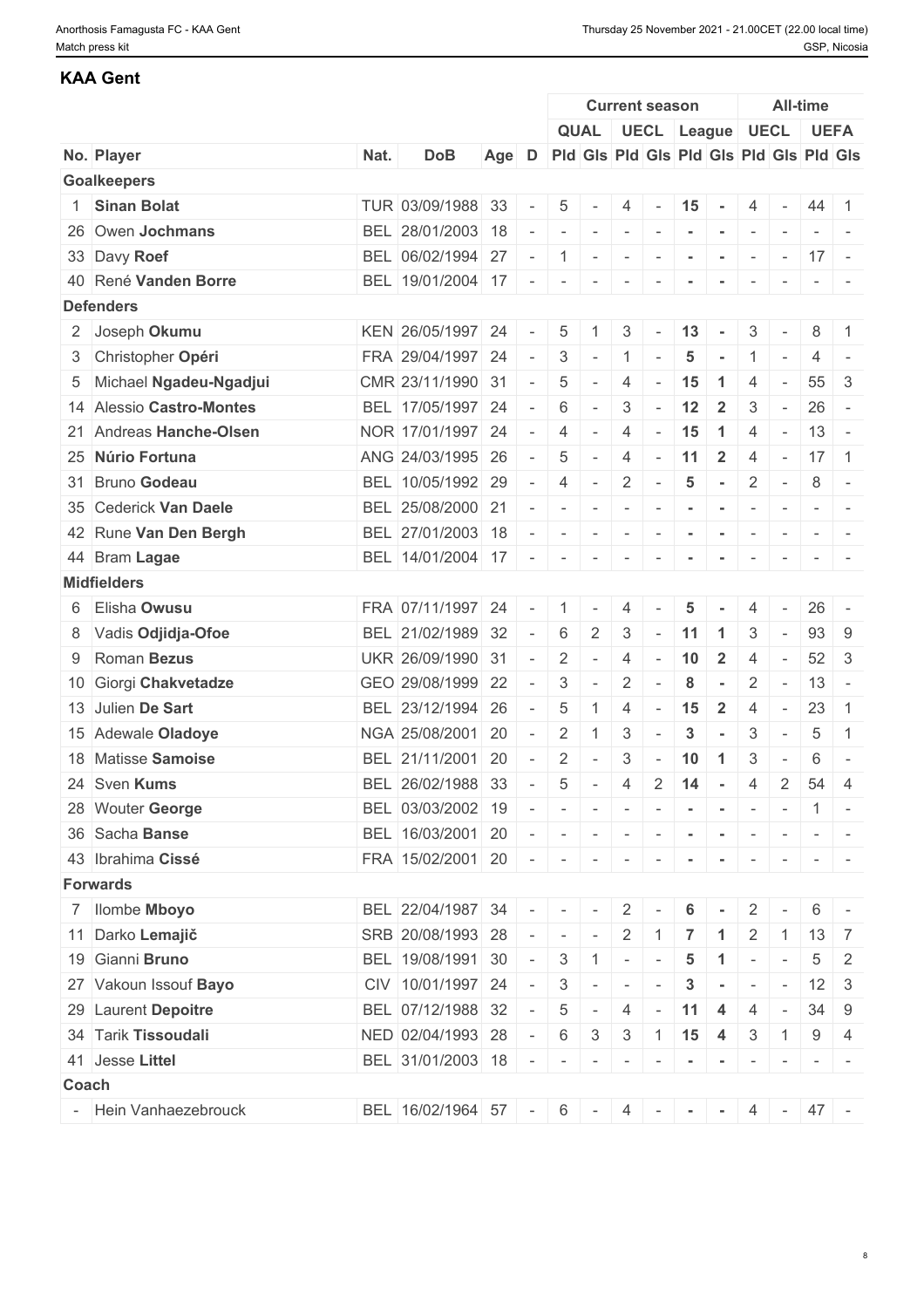# **Fixtures and results**

## **Anorthosis Famagusta FC**

| Date              | <b>Competition Opponent</b> |                           | <b>Result</b> |         | Goalscorers                                     |
|-------------------|-----------------------------|---------------------------|---------------|---------|-------------------------------------------------|
| 05/08/2021 UEL    |                             | SK Rapid Wien (A)         |               | $0 - 3$ |                                                 |
| 12/08/2021 UEL    |                             | SK Rapid Wien (H)         | W             |         | 2-1 Lafferty 45+1, Roushias 88                  |
| 19/08/2021 UECL   |                             | Hapoel Beer-Sheva FC (A)  | D             | $0-0$   |                                                 |
| 26/08/2021 UECL   |                             | Hapoel Beer-Sheva FC (H)  | W             |         | 3-1 Artymatas 12, Christodoulopoulos 62 (P), 69 |
| 12/09/2021 League |                             | Doxa Katokopia FC (A)     | L.            | $0 - 2$ |                                                 |
| 16/09/2021 UECL   |                             | FK Partizan (H)           | L             | $0 - 2$ |                                                 |
| 20/09/2021 League |                             | Ethnikos Achnas FC (H)    | W             |         | 2-1 Artymatas 10, Christodoulopoulos 42 (P)     |
| 25/09/2021 League |                             | Aris Limassol FC (A)      | L             |         | 2-3 Warda 29, Kaltsas 50                        |
| 30/09/2021 UECL   |                             | KAA Gent (A)              | L             | $0 - 2$ |                                                 |
| 03/10/2021 League |                             | APOEL FC (H)              | W             |         | 2-1 Artymatas 37, 70                            |
| 17/10/2021 League |                             | AEL Limassol FC (A)       | L.            |         | 1-2 Warda 23                                    |
| 21/10/2021 UECL   |                             | FC Flora Tallinn (H)      | D             |         | 2-2 Deletić 25, Popović 28                      |
| 25/10/2021 League |                             | AEK Larnaca FC (H)        | L             |         | 1-2 Christodoulopoulos 90+4                     |
| 29/10/2021 League |                             | Omonoia FC (A)            | W             |         | 1-0 Kacharava 37                                |
| 04/11/2021 UECL   |                             | FC Flora Tallinn (A)      | D             |         | 2-2 Christofi 29, Popović 33                    |
| 07/11/2021 League |                             | Pafos FC (H)              | W             |         | 1-0 Kaltsas 43                                  |
| 20/11/2021 League |                             | Olympiakos Nicosia FC (A) | L.            |         | 2-3 Warda 20, Christodoulopoulos 90+1           |
| 25/11/2021 UECL   |                             | KAA Gent (H)              |               |         |                                                 |
| 29/11/2021 League |                             | Apollon Limassol FC (H)   |               |         |                                                 |
| 04/12/2021 League |                             | P.A.E.E.K. FC (H)         |               |         |                                                 |
| 09/12/2021 UECL   |                             | FK Partizan (A)           |               |         |                                                 |
| 13/12/2021 League |                             | Doxa Katokopia FC (H)     |               |         |                                                 |
| 18/12/2021 League |                             | Ethnikos Achnas FC (A)    |               |         |                                                 |
| 22/12/2021 League |                             | P.A.E.E.K. FC (A)         |               |         |                                                 |
| 04/01/2022 League |                             | Aris Limassol FC (H)      |               |         |                                                 |
| 08/01/2022 League |                             | APOEL FC (A)              |               |         |                                                 |
| 15/01/2022 League |                             | AEL Limassol FC (H)       |               |         |                                                 |
| 22/01/2022 League |                             | AEK Larnaca FC (A)        |               |         |                                                 |
| 29/01/2022 League |                             | Omonoia FC (H)            |               |         |                                                 |
| 05/02/2022 League |                             | Pafos FC (A)              |               |         |                                                 |
| 12/02/2022 League |                             | Olympiakos Nicosia FC (H) |               |         |                                                 |
| 19/02/2022 League |                             | Apollon Limassol FC (A)   |               |         |                                                 |

| Pos. Clubs                | P W                                               |                      | D            | L GF GA Pts                          |                             |  |
|---------------------------|---------------------------------------------------|----------------------|--------------|--------------------------------------|-----------------------------|--|
| 1 Apollon Limassol FC     | $10 \mid 8 \mid 0$                                |                      |              | 2   19   9   24                      |                             |  |
| 2 AEK Larnaca FC          | $10 \quad 6 \quad 3$                              |                      |              |                                      | $15 \t6 \t21$               |  |
| 3 Aris Limassol FC        | $10 \ 6 \ 1$                                      |                      |              | $4$   3   .                          | $12$ 9 19                   |  |
| 4 Olympiakos Nicosia FC   | $10 \mid 4 \mid 3 \mid$                           |                      |              | 3 <sup>1</sup>                       | $9 \mid 9 \mid 15$          |  |
| 5 APOEL FC                | $10 \mid 4 \mid 2 \mid 4 \mid 11 \mid 12 \mid 14$ |                      |              |                                      |                             |  |
| 6 Pafos FC                |                                                   | $10 \quad 3 \quad 4$ |              | $\vert 3 \vert 13 \vert 11 \vert 13$ |                             |  |
| 7 Omonoia FC              |                                                   | $9 \mid 4 \mid 1$    |              | $\vert$ 4                            | $10$ 7 13                   |  |
| 8 AEL Limassol FC         |                                                   | $9 \mid 3 \mid 3$    |              |                                      | $3 \mid 12 \mid 10 \mid 12$ |  |
| 9 Anorthosis Famagusta FC | $9 \mid 4$                                        |                      | $\mathbf{0}$ |                                      | $5 \mid 12 \mid 14 \mid 12$ |  |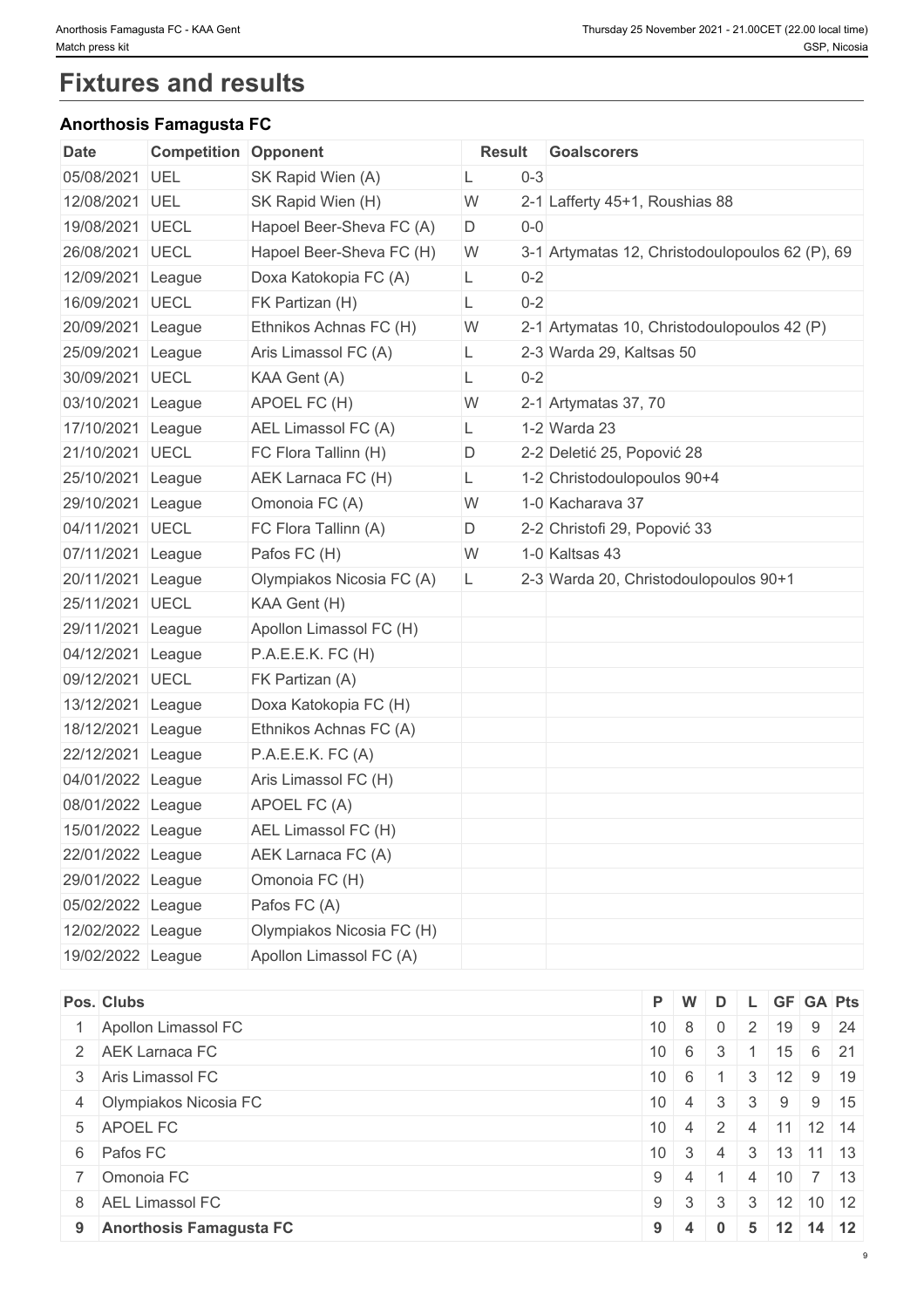| Pos. Clubs              |  |  | P   W   D   L   GF   GA   Pts                       |  |
|-------------------------|--|--|-----------------------------------------------------|--|
| 10 Doxa Katokopia FC    |  |  | $10 \mid 1 \mid 5 \mid 4 \mid 8 \mid 12 \mid 8$     |  |
| 11 P.A.E.E.K. FC        |  |  | $9 \mid 2 \mid 2 \mid 5 \mid 6 \mid 13 \mid 8 \mid$ |  |
| │ 12 Ethnikos Achnas FC |  |  | 1000287222                                          |  |

## **KAA Gent**

| <b>Date</b>       | <b>Competition Opponent</b> |                               | <b>Result</b> | <b>Goalscorers</b>                                                                            |
|-------------------|-----------------------------|-------------------------------|---------------|-----------------------------------------------------------------------------------------------|
| 22/07/2021 UECL   |                             | Vålerenga Fotball Elite (H)   | $4 - 0$<br>W  | Bruno 11, Tissoudali 39, Odjidja-Ofoe 56,<br>Malede 88                                        |
| 25/07/2021        | League                      | K. Sint-Truidense VV (A)      | L             | 1-2 Hanche-Olsen 2                                                                            |
| 29/07/2021        | <b>UECL</b>                 | Vålerenga Fotball Elite (A)   | $0 - 2$<br>L. |                                                                                               |
| 01/08/2021        | League                      | KFCO Beerschot Wilrijk (H)    | D.            | 2-2 Bruno 19, Tissoudali 47                                                                   |
| 05/08/2021        | <b>UECL</b>                 | RFS(H)                        | D             | 2-2 Oladoye 52, Tissoudali 77                                                                 |
| 08/08/2021        | League                      | KV Oostende (A)               | $0 - 1$<br>L  |                                                                                               |
| 12/08/2021        | <b>UECL</b>                 | RFS (A)                       | W             | 1-0 Okumu 73                                                                                  |
| 15/08/2021        | League                      | KV Mechelen (H)               | W             | 2-0 Ngadeu-Ngadjui 28, Núrio Fortuna 90+2                                                     |
| 19/08/2021        | <b>UECL</b>                 | Raków Czestochowa (A)         | $0 - 1$<br>L. |                                                                                               |
| 26/08/2021 UECL   |                             | Raków Czestochowa (H)         | $3-0$<br>W    | Tissoudali 45+1, Odjidja-Ofoe 70, J. De Sart                                                  |
| 29/08/2021        | League                      | Club Brugge (H)               | $6 - 1$<br>W  | Tissoudali 9, J. De Sart 15 (P), Núrio Fortuna<br>38, Bezus 61, Depoitre 66, Mignolet 79 (og) |
| 12/09/2021 League |                             | R. Charleroi SC (H)           | L             | 2-3 Castro-Montes 35, Depoitre 57                                                             |
| 16/09/2021        | <b>UECL</b>                 | FC Flora Tallinn (A)          | W             | 1-0 Lemajič 54                                                                                |
| 19/09/2021        | League                      | KV Kortrijk (A)               | $0 - 1$<br>L  |                                                                                               |
| 23/09/2021        | League                      | RSC Anderlecht (A)            | D             | 1-1 Castro-Montes 39                                                                          |
| 26/09/2021        | League                      | Cercle Brugge KSV (H)         | W             | 2-1 J. De Sart 63, Lemajič 73                                                                 |
| 30/09/2021 UECL   |                             | Anorthosis Famagusta FC (H) W |               | 2-0 Korrea 28 (og), Kums 81                                                                   |
| 03/10/2021        | League                      | Royal Antwerp FC (A)          | $0 - 1$<br>L. |                                                                                               |
| 17/10/2021        | League                      | KAS Eupen (H)                 | W             | 2-0 Tissoudali 42, Depoitre 71                                                                |
| 21/10/2021 UECL   |                             | FK Partizan (A)               | W             | 1-0 Kums 59                                                                                   |
| 24/10/2021        | League                      | KRC Genk (A)                  | W             | 3-0 Samoise 43, Bezus 60 (P), Tissoudali 79                                                   |
| 27/10/2021 Cup    |                             | Belisia Bilzen SV (H)         | $4 - 0$<br>W  | Odjidja-Ofoe 6, Okumu 24, Mboyo 43,<br>Chakvetadze 64 (P)                                     |
| 31/10/2021        | League                      | Union Saint-Gilloise (H)      | $0 - 2$<br>L  |                                                                                               |
| 04/11/2021 UECL   |                             | FK Partizan (H)               | D             | 1-1 Tissoudali 80                                                                             |
| 07/11/2021 League |                             | RFC Seraing (A)               | D<br>$0-0$    |                                                                                               |
| 20/11/2021 League |                             | SV Zulte Waregem (A)          | W             | 2-1 Odjidja-Ofoe 55, Depoitre 75                                                              |
| 25/11/2021 UECL   |                             | Anorthosis Famagusta FC (A)   |               |                                                                                               |
| 28/11/2021 League |                             | R. Standard de Liège (H)      |               |                                                                                               |
| 01/12/2021 Cup    |                             | <b>KFC Lommelse SK (A)</b>    |               |                                                                                               |
| 04/12/2021 League |                             | Oud-Heverlee Leuven (A)       |               |                                                                                               |
| 09/12/2021 UECL   |                             | FC Flora Tallinn (H)          |               |                                                                                               |
| 12/12/2021 League |                             | KRC Genk (H)                  |               |                                                                                               |
| 15/12/2021 League |                             | KV Mechelen (A)               |               |                                                                                               |
| 18/12/2021 League |                             | K. Sint-Truidense VV (H)      |               |                                                                                               |
| 26/12/2021 League |                             | Union Saint-Gilloise (A)      |               |                                                                                               |
| 15/01/2022 League |                             | KV Kortrijk (H)               |               |                                                                                               |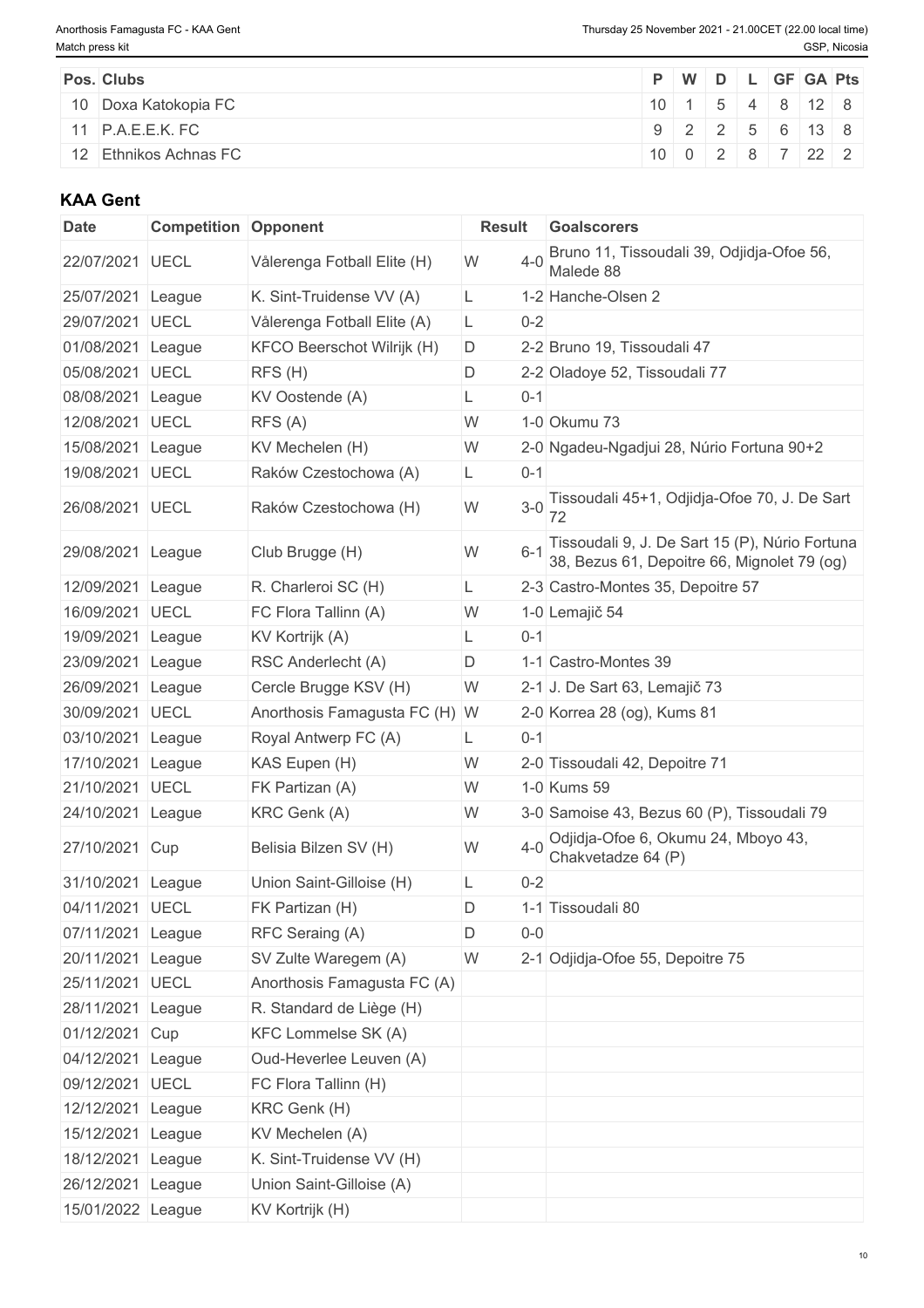## **KAA Gent**

| 22/01/2022 League | R. Charleroi SC (A)        |  |  |  |
|-------------------|----------------------------|--|--|--|
| 26/01/2022 League | KV Oostende (H)            |  |  |  |
| 29/01/2022 League | Royal Antwerp FC (H)       |  |  |  |
| 05/02/2022 League | Club Brugge (A)            |  |  |  |
| 12/02/2022 League | KAS Eupen (A)              |  |  |  |
| 19/02/2022 League | RFC Seraing (H)            |  |  |  |
| 26/02/2022 League | R. Standard de Liège (A)   |  |  |  |
| 05/03/2022 League | SV Zulte Waregem (H)       |  |  |  |
| 12/03/2022 League | KFCO Beerschot Wilrijk (A) |  |  |  |
| 19/03/2022 League | RSC Anderlecht (H)         |  |  |  |
| 02/04/2022 League | Cercle Brugge KSV (A)      |  |  |  |
| 09/04/2022 League | Oud-Heverlee Leuven (H)    |  |  |  |

| Pos. Clubs                | P.      | $\mathsf{W}$    | D               |                 |    | GF GA Pts            |         |  |
|---------------------------|---------|-----------------|-----------------|-----------------|----|----------------------|---------|--|
| Union Saint-Gilloise      | $15$ 11 |                 |                 | 3               | 40 |                      | 14 34   |  |
| 2 Royal Antwerp FC        | 15      | 8               | $\mathbf{3}$    | $\overline{4}$  |    | 26 18 27             |         |  |
| 3 Club Brugge             | 15      | 7 <sup>1</sup>  | 6               | $\pm$ 2 $^+$    | 26 |                      | 19 27   |  |
| 4 KV Mechelen             | 15      | 8               | 2               | 5               |    | 27 25 26             |         |  |
| 5 R. Charleroi SC         | 15      | 7 <sup>1</sup>  | 5               | 3               | 27 |                      | 19 26   |  |
| 6 RSC Anderlecht          | 15      | 5               | $\overline{7}$  | $\mathbf{3}$    |    | 28 21 22             |         |  |
| 7 KAA Gent                | 15      | 6               | $\mathbf{3}$    | 6               |    | 23 16 21             |         |  |
| 8 KRC Genk                | 15      | 6               | $\mathbf{3}$    | 6               |    | 28 25 21             |         |  |
| 9 KAS Eupen               | 15      | 6               | 3               | $6\overline{6}$ |    | 24 22 21             |         |  |
| 10 K. Sint-Truidense VV   | 15      | 6               | 3               | 6               |    | 17 21 21             |         |  |
| 11 KV Kortrijk            | 15      | 5               | 6               | $\overline{4}$  |    | 18 17 21             |         |  |
| 12 R. Standard de Liège   | 15      | 5               | 5               | 5               |    | $17$ 23 20           |         |  |
| 13 KV Oostende            | 15      | $5\phantom{.0}$ | 2               | 8               |    | 19 32 17             |         |  |
| 14 Oud-Heverlee Leuven    | 15      | $\mathbf{3}$    | 8               | $\overline{4}$  | 19 |                      | $25$ 17 |  |
| 15 RFC Seraing            | 15      | $5\phantom{.0}$ |                 | 9               |    | 19 28 16             |         |  |
| 16 SV Zulte Waregem       | 15      | $\mathbf{3}$    | $5\phantom{.0}$ |                 |    | $23 \mid 35 \mid 14$ |         |  |
| 17 Cercle Brugge KSV      | 15      | $\overline{2}$  | 4               | 9               | 15 | 23 10                |         |  |
| 18 KFCO Beerschot Wilrijk | 15      | $\overline{2}$  |                 |                 |    | 3   10   15   28   9 |         |  |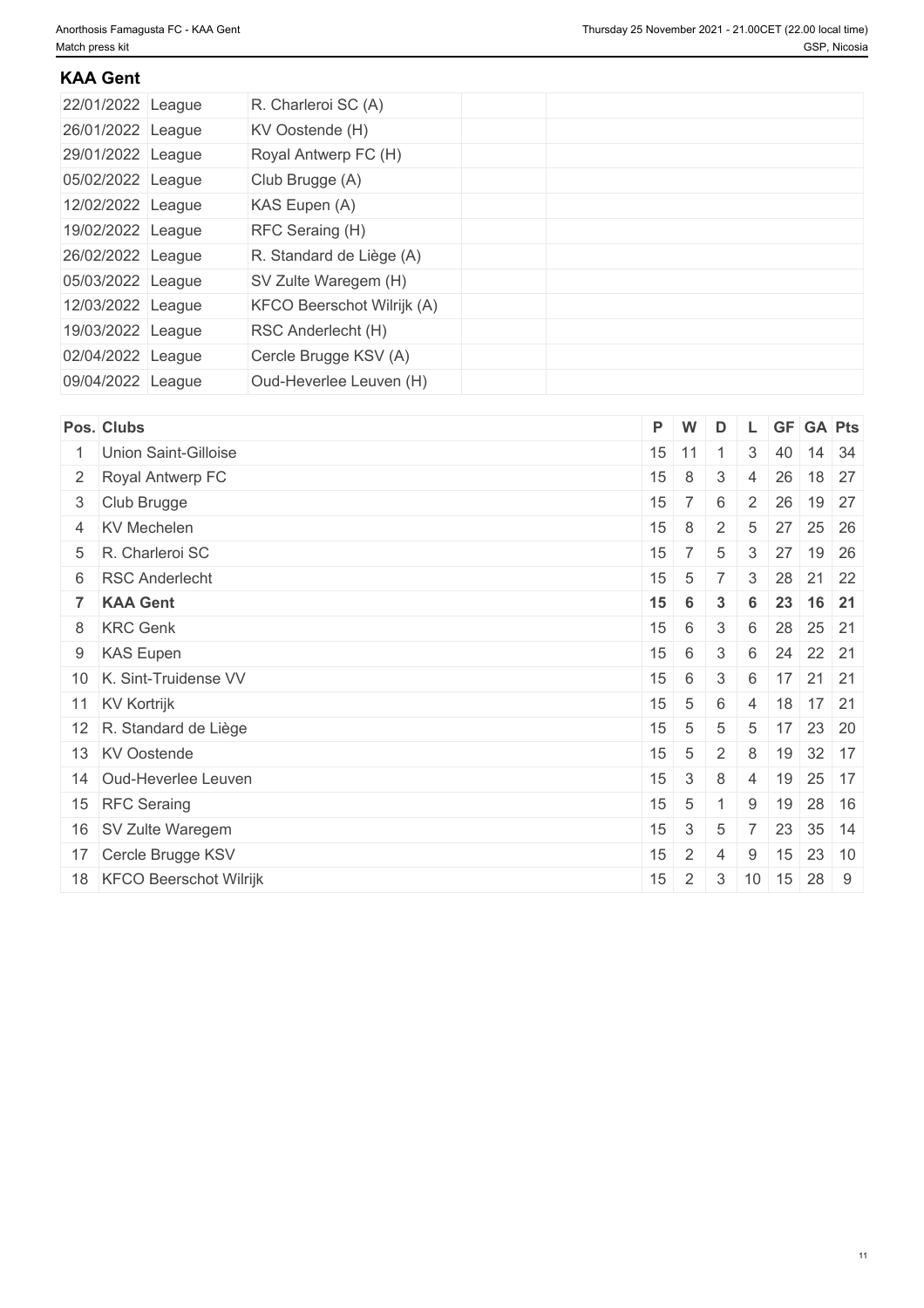# **Match-by-match lineups**

## **Anorthosis Famagusta FC**

## **UEFA Europa League - Third qualifying round**

### (05/08/2021)

### **SK Rapid Wien 3-0 Anorthosis Famagusta FC**

**Goals:** 1-0 Kara 35, 2-0 Fountas 65, 3-0 Grüll 83

**Anorthosis Famagusta FC:** Tzur (59 Loria), Antoniades, Artymatas, Anderson Correia, Lafferty, Christodoulopoulos (72 Christofi), Kaltsas (46 Deletić), Arajuuri, Hušbauer, Korrea (59 Hambartsumyan), Ioannou (46 Popović)

### (12/08/2021)

**Anorthosis Famagusta FC 2-1 SK Rapid Wien** (agg: 2-4)

**Goals:** 1-0 Lafferty 45+1, 1-1 Kara 64, 2-1 Roushias 88

**Anorthosis Famagusta FC:** Loria, Artymatas, Anderson Correia, Lafferty (65 Roushias), Christodoulopoulos (76 Ioannou), Popović (76 Chrysostomou), Hambartsumyan, Arajuuri, Hušbauer (71 Eloundou), Risvanis, Deletić (65 Christofi)

### **UEFA Europa Conference League - Play-off**

(19/08/2021)

#### **Hapoel Beer-Sheva FC 0-0 Anorthosis Famagusta FC**

**Anorthosis Famagusta FC:** Loria, Artymatas, Anderson Correia, Lafferty (57 Roushias), Christodoulopoulos (75 Chrysostomou), Popović (75 Eloundou), Hambartsumyan, Arajuuri, Hušbauer (57 Antoniades), Risvanis, Deletić (66 Christofi)

#### (26/08/2021)

#### **Anorthosis Famagusta FC 3-1 Hapoel Beer-Sheva FC** (agg: 3-1)

**Goals:** 1-0 Artymatas 12, 1-1 Shechter 43, 2-1 Christodoulopoulos 62 (P) , 3-1 Christodoulopoulos 69 **Anorthosis Famagusta FC:** Loria, Artymatas, Anderson Correia, Lafferty (73 Roushias), Christodoulopoulos (74 Antoniades), Popović (80 Chrysostomou), Hambartsumyan, Kaltsas (80 Eloundou), Arajuuri, Hušbauer (52 Christofi), Risvanis

#### **Group stage**

#### **Group B**

| <b>Club</b>                    | $PId \mid W \mid D \mid L \mid GF \mid GA \mid Pts \mid$ |  |  |               |  |
|--------------------------------|----------------------------------------------------------|--|--|---------------|--|
| <b>KAA Gent</b>                |                                                          |  |  | 4 3 1 0 5 1 0 |  |
| <b>FK Partizan</b>             |                                                          |  |  | 4 2 1 1 5 2 7 |  |
| FC Flora Tallinn               |                                                          |  |  | 4 0 2 2 4 7 2 |  |
| <b>Anorthosis Famagusta FC</b> |                                                          |  |  | 4 0 2 2 4 8 2 |  |

#### **Matchday 1** (16/09/2021)

#### **Anorthosis Famagusta FC 0-2 FK Partizan**

**Goals:** 0-1 Menig 42, 0-2 Ricardo Gomes 68

**Anorthosis Famagusta FC:** Loria, Artymatas, Anderson Correia (50 Avraam), Roushias (46 Deletić), Christodoulopoulos, Popović, Arajuuri, Hušbauer (46 Bušuladžić), Risvanis, Korrea (71 Kaltsas), Warda (65 Kacharava)

#### **Matchday 2** (30/09/2021)

#### **KAA Gent 2-0 Anorthosis Famagusta FC**

**Goals:** 1-0 Korrea 28 (og) , 2-0 Kums 81

**Anorthosis Famagusta FC:** Tzur, Antoniades (69 Anderson Correia), Artymatas, Lafferty (69 Christofi), Popović (59 Christodoulopoulos), Kaltsas (46 Deletić), Arajuuri, Hušbauer, Risvanis, Korrea, Warda (78 Kacharava)

#### **Matchday 3** (21/10/2021)

#### **Anorthosis Famagusta FC 2-2 FC Flora Tallinn**

**Goals:** 1-0 Deletić 25, 2-0 Popović 28, 2-1 Sappinen 38, 2-2 Sappinen 80

**Anorthosis Famagusta FC:** Tzur, Antoniades (75 Avraam), Artymatas, Kacharava (59 Christodoulopoulos), Popović (69 Ioannou), Hambartsumyan (45 Korrea), Arajuuri, Hušbauer, Risvanis, Deletić (59 Kaltsas), Warda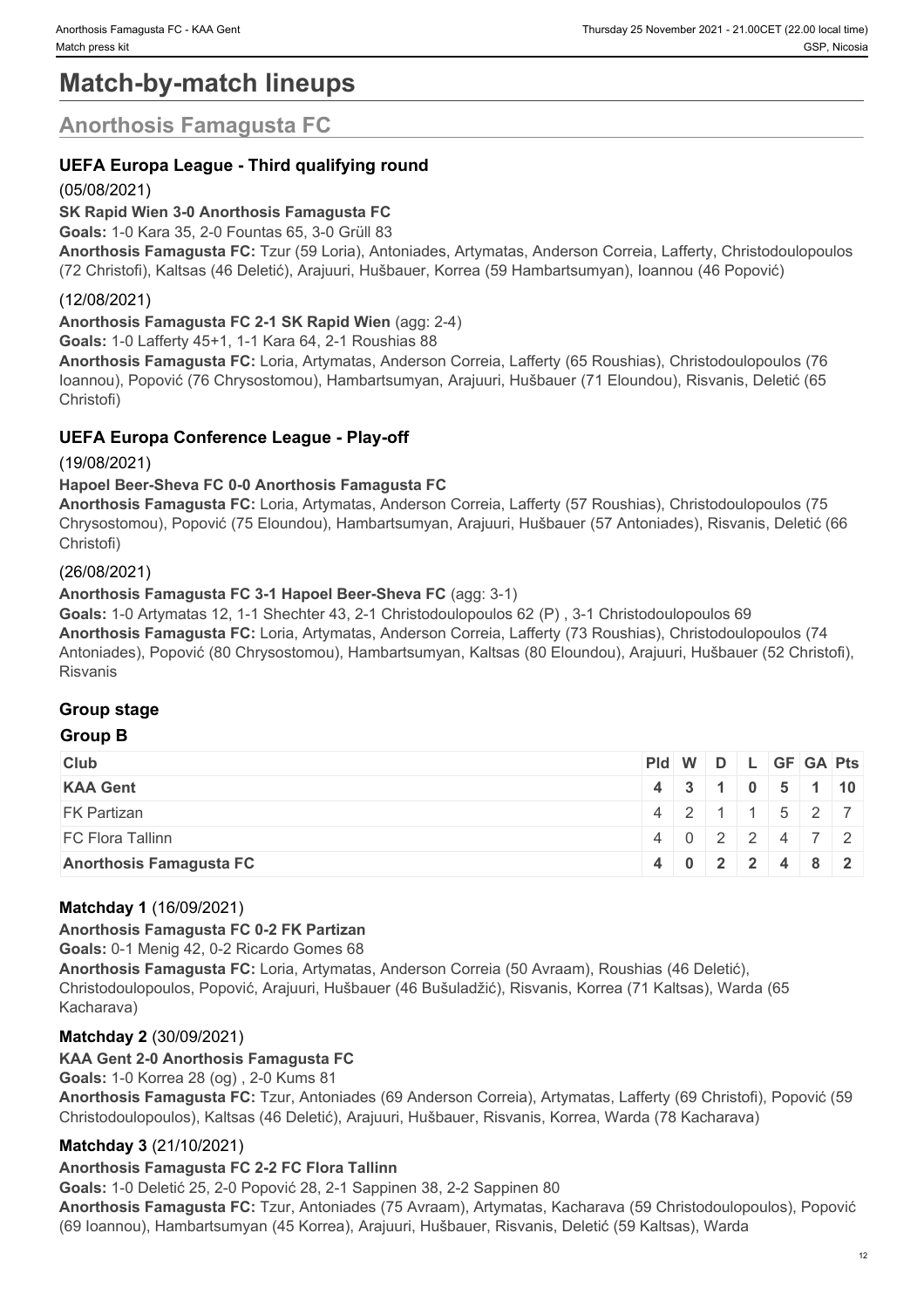### **Matchday 4** (04/11/2021)

#### **FC Flora Tallinn 2-2 Anorthosis Famagusta FC**

**Goals:** 0-1 Christofi 29, 0-2 Popović 33, 1-2 Sappinen 55, 2-2 Zenjov 58

**Anorthosis Famagusta FC:** Tzur, Antoniades, Artymatas, Avraam (62 Anderson Correia), Kacharava, Popović (80 Christodoulopoulos), Hambartsumyan, Hušbauer, Risvanis (46 Arajuuri), Warda, Christofi (62 Deletić)

#### **Matchday 5** (25/11/2021)

Anorthosis Famagusta FC-KAA Gent

#### **Matchday 6** (09/12/2021)

FK Partizan-Anorthosis Famagusta FC

## **KAA Gent**

### **UEFA Europa Conference League - Second qualifying round**

#### (22/07/2021)

#### **KAA Gent 4-0 Vålerenga Fotball Elite**

**Goals:** 1-0 Bruno 11, 2-0 Tissoudali 39, 3-0 Odjidja-Ofoe 56, 4-0 Malede 88 **KAA Gent:** Sinan Bolat, Opéri (75 Núrio Fortuna), Ngadeu-Ngadjui, Odjidja-Ofoe (83 Owusu), J. De Sart, Castro-Montes, Hjulsager (60 Kums), Bruno (83 Bayo), Hanche-Olsen, Godeau, Tissoudali (75 Malede)

#### (29/07/2021)

**Vålerenga Fotball Elite 2-0 KAA Gent** (agg: 2-4)

**Goals:** 1-0 Okumu 11 (og) , 2-0 Näsberg 81

**KAA Gent:** Roef, Okumu, Odjidja-Ofoe (46 J. De Sart), Castro-Montes (68 Hjulsager), Samoise, Hanche-Olsen, Kums, Núrio Fortuna, Depoitre (46 Bayo), Godeau, Tissoudali (73 Malede)

#### **Third qualifying round**

#### (05/08/2021)

#### **KAA Gent 2-2 RFS**

**Goals:** 0-1 Lemajič 11, 0-2 Šimkovič 27, 1-2 Oladoye 52, 2-2 Tissoudali 77 **KAA Gent:** Sinan Bolat, Okumu, Opéri, Ngadeu-Ngadjui, Castro-Montes, Oladoye, Hjulsager (83 Malede), Bruno (69 Depoitre), Kums (69 Odjidja-Ofoe), Godeau, Tissoudali (83 Bezus)

#### (12/08/2021)

**RFS 0-1 KAA Gent** (agg: 2-3) **Goals:** 0-1 Okumu 73 **KAA Gent:** Sinan Bolat, Okumu, Opéri (79 Núrio Fortuna), Ngadeu-Ngadjui, Odjidja-Ofoe, J. De Sart, Castro-Montes, Hjulsager (63 Chakvetadze ), Bruno (63 Depoitre), Godeau, Tissoudali (89 Marreh)

#### **Play-off**

# (19/08/2021)

**Raków Czestochowa 1-0 KAA Gent Goals:** 1-0 Niewulis 64 **KAA Gent:** Sinan Bolat, Okumu, Ngadeu-Ngadjui, Odjidja-Ofoe, J. De Sart (80 Kums), Castro-Montes (80 Samoise), Hjulsager (68 Bezus), Hanche-Olsen, Núrio Fortuna, Depoitre, Tissoudali (68 Chakvetadze )

#### (26/08/2021)

#### **KAA Gent 3-0 Raków Czestochowa** (agg: 3-1)

**Goals:** 1-0 Tissoudali 45+1, 2-0 Odjidja-Ofoe 70, 3-0 J. De Sart 72 **KAA Gent:** Sinan Bolat, Okumu, Ngadeu-Ngadjui, Odjidja-Ofoe (80 Oladoye), Castro-Montes, Hjulsager (46 J. De Sart), Hanche-Olsen, Kums, Núrio Fortuna, Depoitre (85 Bayo), Tissoudali (80 Chakvetadze )

#### **Group stage**

## **Matchday 1** (16/09/2021)

**FC Flora Tallinn 0-1 KAA Gent Goals:** 0-1 Lemajič 54

**KAA Gent:** Sinan Bolat, Opéri (83 Núrio Fortuna), Ngadeu-Ngadjui, Owusu, Bezus (63 Tissoudali), Lemajič (94 Oladoye), Castro-Montes, Hanche-Olsen, Kums (63 J. De Sart), Depoitre (63 Mboyo), Godeau

#### **Matchday 2** (30/09/2021)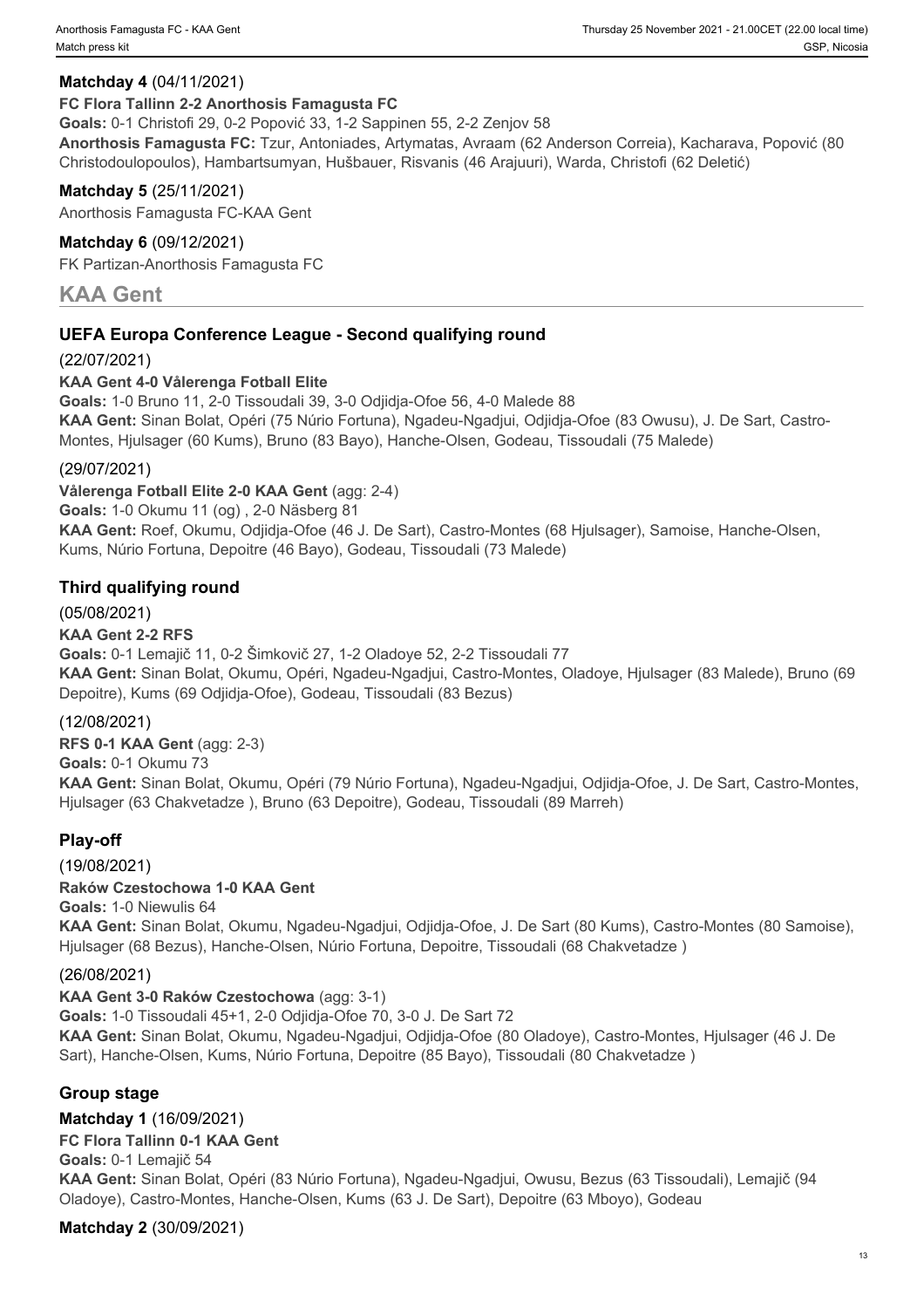#### **KAA Gent 2-0 Anorthosis Famagusta FC**

**Goals:** 1-0 Korrea 28 (og) , 2-0 Kums 81

**KAA Gent:** Sinan Bolat, Okumu, Ngadeu-Ngadjui, Owusu (84 Oladoye), Bezus (70 Odjidja-Ofoe), Lemajič (70 Depoitre), Castro-Montes (84 Samoise), Hanche-Olsen, Kums (84 J. De Sart), Núrio Fortuna, Tissoudali

#### **Matchday 3** (21/10/2021)

**FK Partizan 0-1 KAA Gent Goals:** 0-1 Kums 59 **KAA Gent:** Sinan Bolat, Okumu, Ngadeu-Ngadjui, Owusu (93 Oladoye), Odjidja-Ofoe (76 Bezus), Chakvetadze (80 Mboyo), Samoise, Hanche-Olsen, Kums (76 J. De Sart), Núrio Fortuna (93 Godeau), Depoitre

#### **Matchday 4** (04/11/2021)

**KAA Gent 1-1 FK Partizan Goals:** 0-1 Urošević 66, 1-1 Tissoudali 80 **KAA Gent:** Sinan Bolat, Okumu, Ngadeu-Ngadjui, Owusu (71 J. De Sart), Odjidja-Ofoe (71 Chakvetadze ), Bezus (71 Tissoudali), Castro-Montes (90 Samoise), Hanche-Olsen, Kums, Núrio Fortuna, Depoitre

**Matchday 5** (25/11/2021) Anorthosis Famagusta FC-KAA Gent

## **Matchday 6** (09/12/2021)

KAA Gent-FC Flora Tallinn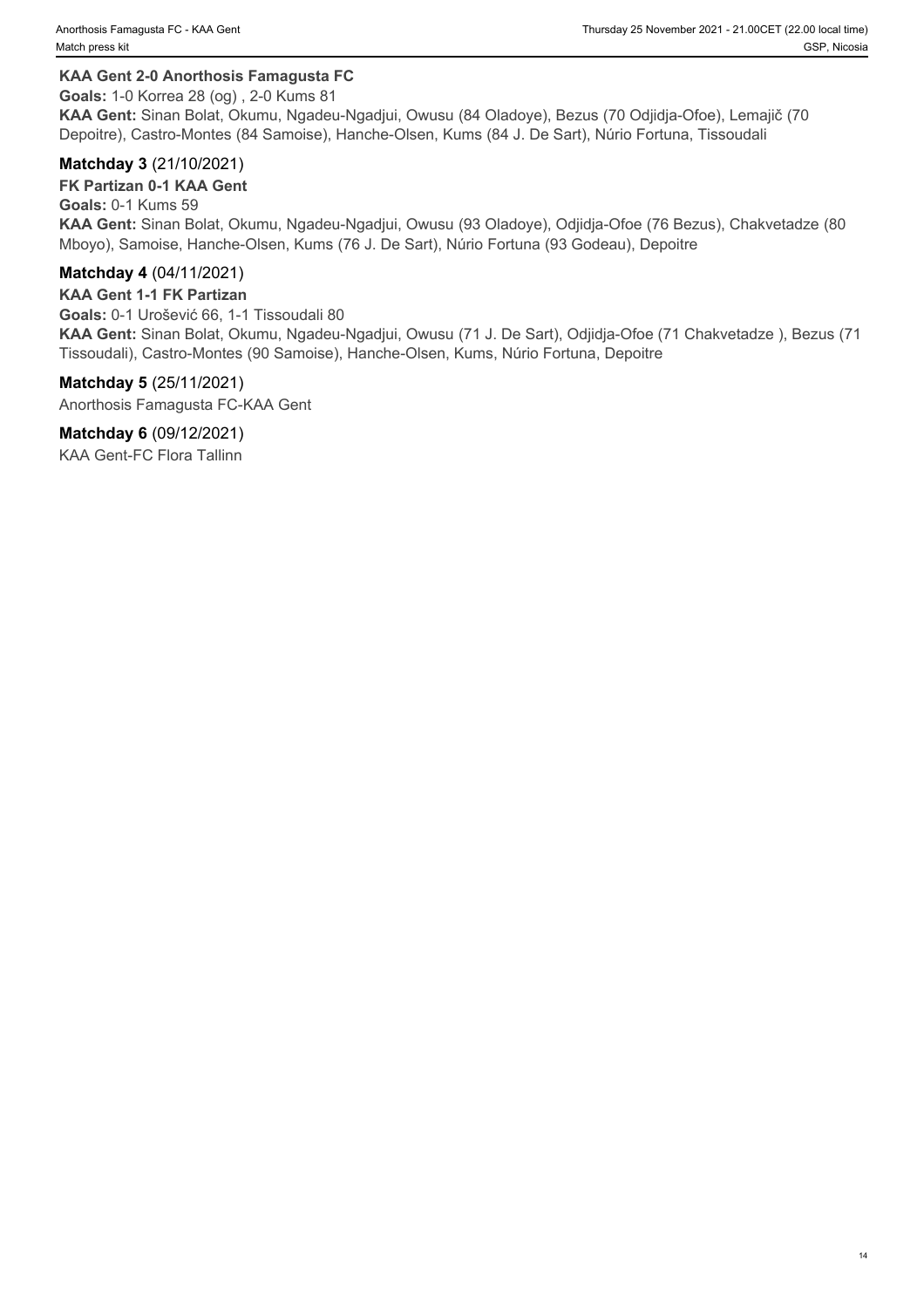# **Match officials**

| <b>Referee</b>               | Urs Schnyder (SUI)                          |  |
|------------------------------|---------------------------------------------|--|
| <b>Assistant referees</b>    | Marco Zürcher (SUI), Zürcher Benjamin (SUI) |  |
| <b>Fourth official</b>       | Alain Bieri (SUI)                           |  |
| <b>UEFA Delegate</b>         | Ariel Kenneth Scheiman (ISR)                |  |
| <b>UEFA Referee observer</b> | Pavle Radovanović (MNE)                     |  |
|                              |                                             |  |

## **Referee**

| Name         | of birth<br>Date | <b>UEFA matches</b> |
|--------------|------------------|---------------------|
| Urs Schnyder | 7/04/1986        | _                   |

## **uefaeuropaconferenceleague\_matches\_involving\_teams**

No such matches refereed

## **Other matches involving teams from either of the two countries involved in this match**

| <b>Date</b> | <b>Competition</b> | <b>Stage</b><br>reached | Home Awav |                 | <b>Result</b> | Venue   |
|-------------|--------------------|-------------------------|-----------|-----------------|---------------|---------|
| 04/09/2020  | П5.                | ∩E<br>۱ ایک             |           | Cyprus Portugal | . <u>.</u>    | Larnaca |